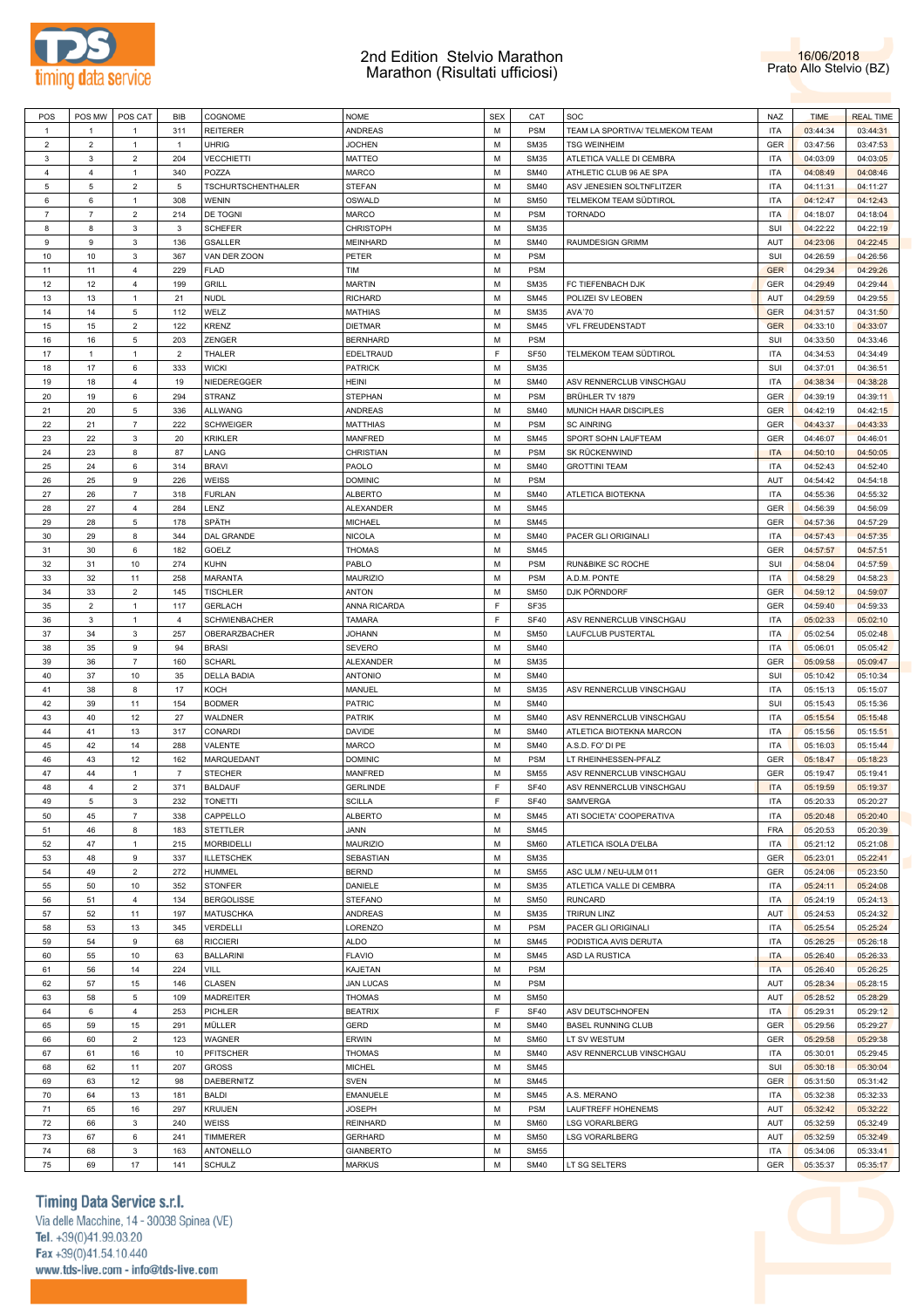



| POS        | POS MW         | POS CAT        | <b>BIB</b> | COGNOME            | <b>NOME</b>                     | <b>SEX</b>  | CAT                        | SOC                                                 | <b>NAZ</b>        | <b>TIME</b>          | <b>REALTIME</b>      |
|------------|----------------|----------------|------------|--------------------|---------------------------------|-------------|----------------------------|-----------------------------------------------------|-------------------|----------------------|----------------------|
|            |                |                |            |                    |                                 |             |                            |                                                     |                   |                      |                      |
| 76         | 70             | 12             | 113        | UNGER              | ANDRÉ                           | M           | <b>SM35</b>                |                                                     | <b>GER</b>        | 05:36:01             | 05:35:47             |
| 77         | 71             | $\overline{7}$ | 321        | <b>BALDAN</b>      | ANDREA                          | M           | <b>SM50</b>                | <b>GELINDO BORDIN</b>                               | <b>ITA</b>        | 05:37:28             | 05:37:18             |
| 78         | 72             | 14             | 29         | JANDA              | <b>MAREK</b>                    | M           | <b>SM45</b>                |                                                     | GER               | 05:37:56             | 05:37:36             |
| 79         | 73             | 18             | 76         | HAGEN              | <b>MAGNUS</b>                   | M           | <b>SM40</b>                | PHYSIOARENA.CH                                      | SUI               | 05:38:24             | 05:37:57             |
| 80         | $\overline{7}$ | $\mathbf{1}$   | 74         | <b>AESCHLIMANN</b> | SUNNECHIND                      | F           | PSF                        |                                                     | SUI               | 05:38:24             | 05:37:56             |
|            |                |                |            |                    |                                 |             |                            |                                                     |                   |                      |                      |
| 81         | 74             | $\overline{1}$ | 305        | <b>FESSLER</b>     | <b>KONRAD</b>                   | M           | <b>SM65</b>                | <b>LSG VORARLBERG</b>                               | AUT               | 05:38:35             | 05:38:23             |
| 82         | 75             | 19             | 334        | <b>SCHWARZ</b>     | <b>ROBERT</b>                   | M           | <b>SM40</b>                | <b>BRAIN &amp; MACHINE</b>                          | GER               | 05:38:39             | 05:38:09             |
| 83         | 76             | 13             | 341        | <b>BONVICINI</b>   | MATTEO PAOLO                    | M           | <b>SM35</b>                |                                                     | <b>ITA</b>        | 05:39:19             | 05:39:00             |
| 84         | 8              | $\overline{2}$ | 55         | LANDINI            | MARTA VALENTINA                 | F           | <b>SF35</b>                | G.S. LA CECCA BORGOMANERO                           | <b>ITA</b>        | 05:39:52             | 05:39:42             |
| 85         | 77             | 20             | 144        | <b>SCHUSTER</b>    | <b>MARKUS</b>                   | M           | <b>SM40</b>                | TIROL KLINIKEN/BETRIEBSRAT NATTERS                  | AUT               | 05:40:09             | 05:39:55             |
|            |                |                |            |                    |                                 | M           |                            | SPORTLER TEAM                                       | <b>ITA</b>        |                      |                      |
| 86         | 78             | 14             | 9          | <b>ELSLER</b>      | <b>THOMAS</b>                   |             | <b>SM35</b>                |                                                     |                   | 05:40:19             | 05:40:00             |
| 87         | 79             | 17             | 316        | <b>KILLINGER</b>   | ANDREAS                         | M           | <b>PSM</b>                 | SPORTCUBE RUNNINGTEAM                               | AUT               | 05:40:31             | 05:40:10             |
| 88         | 80             | 18             | 244        | <b>FORRESTER</b>   | <b>ALEX</b>                     | M           | <b>PSM</b>                 |                                                     | GBR               | 05:40:38             | 05:40:18             |
| 89         | 81             | 8              | 292        | <b>HAUCH</b>       | <b>WOLFGANG</b>                 | M           | <b>SM50</b>                | <b>BASEL RUNNING CLUB</b>                           | <b>FRA</b>        | 05:41:27             | 05:40:57             |
| 90         | 82             | $\overline{4}$ | 31         | <b>MEYER</b>       | JÖRG                            | M           | <b>SM55</b>                | <b>VFL BÖRNSEN</b>                                  | <b>GER</b>        | 05:41:32             | 05:41:20             |
| 91         | 83             | 15             | 71         | <b>BERNECKER</b>   | <b>CHRISTOPH</b>                | M           | <b>SM35</b>                | BERG UND ROTWEINFREUNDE                             | GER               |                      | 05:41:06             |
|            |                |                |            |                    |                                 |             |                            |                                                     |                   | 05:41:40             |                      |
| 92         | 84             | 19             | 252        | <b>STAHL</b>       | MATTHIAS                        | M           | <b>PSM</b>                 | BASALTKÖPPE TEGI RUNNERS                            | <b>GER</b>        | 05:42:39             | 05:42:14             |
| 93         | 85             | 21             | 15         | HINTERWALDNER      | ANDREAS                         | M           | <b>SM40</b>                | <b>ASC NEUGRIES</b>                                 | <b>ITA</b>        | 05:42:49             | 05:42:30             |
| 94         | 86             | $\overline{4}$ | 332        | <b>HEINRICH</b>    | <b>UWE</b>                      | M           | <b>SM60</b>                | BSG MECKLENBURGISCHE VERSICHERUNGEN                 | GER               | 05:43:17             | 05:43:09             |
|            |                |                |            |                    |                                 |             |                            | HANN                                                |                   |                      |                      |
| 95         | 87             | 20             | 48         | <b>HENZ</b>        | <b>TOBIAS</b>                   | M           | <b>PSM</b>                 |                                                     | GER               | 05:43:36             | 05:43:23             |
| 96         | 88             | 16             | 96         | FERRANDO           | ANDREA                          | M           | <b>SM35</b>                |                                                     | <b>ITA</b>        | 05:43:38             | 05:43:28             |
| 97         | 89             | 17             | 342        | <b>MONDINI</b>     | ANDREA                          | M           | <b>SM35</b>                | <b>BRENTA TEAM</b>                                  | <b>ITA</b>        | 05:44:48             | 05:44:28             |
| 98         | 90             | 22             | 18         | HANNY              | <b>THOMAS</b>                   | M           | <b>SM40</b>                |                                                     | <b>ITA</b>        | 05:45:13             |                      |
|            |                |                |            |                    |                                 |             |                            | ASV RENNERCLUB VINSCHGAU                            |                   |                      | 05:44:50             |
| 99         | 91             | 18             | 302        | WALLBERG           | BJÖRN                           | M           | <b>SM35</b>                |                                                     | <b>SWE</b>        | 05:45:19             | 05:44:56             |
| 100        | 92             | $\mathsf g$    | 111        | <b>RUHLAND</b>     | <b>ALOIS</b>                    | M           | <b>SM50</b>                |                                                     | GER               | 05:45:22             | 05:45:04             |
| 101        | 93             | 15             | 86         | CAULI              | LUCA                            | M           | <b>SM45</b>                | ASD MARCIATORI LANDRIANO                            | <b>ITA</b>        | 05:45:37             | 05:45:05             |
| 102        | 94             | 5              | 170        | <b>HECKEL</b>      | <b>UWE</b>                      | M           | <b>SM55</b>                | <b>OELSNITZ</b>                                     | GER               | 05:45:52             | 05:45:18             |
| 103        | 95             | 16             | 45         | KÖCK               | MICHAEL                         | M           | <b>SM45</b>                |                                                     | AUT               | 05:46:30             | 05:46:05             |
|            |                |                |            |                    |                                 |             |                            |                                                     |                   |                      |                      |
| 104        | 96             | 23             | 263        | <b>RANGHETTI</b>   | EMANUELE                        | M           | <b>SM40</b>                |                                                     | <b>ITA</b>        | 05:46:48             | 05:46:39             |
| 105        | 97             | 24             | 135        | <b>RESINGER</b>    | SIGI                            | M           | <b>SM40</b>                | <b>BANK RUNNING TEAM AUSTRIA</b>                    | AUT               | 05:47:20             | 05:46:59             |
| 106        | 98             | 19             | 102        | KNÄBLE             | DANIEL                          | M           | <b>SM35</b>                | LG BRANDENKOPF                                      | GER               | 05:47:26             | 05:47:16             |
| 107        | 9              | 3              | 97         | TOBLER             | URSINA                          | F           | <b>SF35</b>                |                                                     | SUI               | 05:48:03             | 05:47:49             |
| 108        | 99             | 25             | 368        | <b>TAPPEINER</b>   | <b>MARTIN</b>                   | M           | <b>SM40</b>                |                                                     | <b>ITA</b>        | 05:48:36             | 05:48:13             |
|            |                |                |            |                    |                                 |             |                            |                                                     |                   |                      |                      |
| 109        | 10             | $\overline{4}$ | 296        | EISEBRAUN          | LEONIE                          | F           | SF35                       | <b>BLT BLUDENZ</b>                                  | GER               | 05:49:05             | 05:48:45             |
| 110        | 100            | 6              | 351        | SANSONE            | CARMINE                         | M           | <b>SM55</b>                | PACER GLI ORIGINALI                                 | <b>ITA</b>        | 05:49:07             | 05:48:38             |
| 111        | 101            | $\overline{7}$ | 320        | <b>FORTE</b>       | <b>FRANCO</b>                   | M           | <b>SM55</b>                | ATLETICA SAN MARCO BUSTO ARSIZIO                    | <b>ITA</b>        | 05:49:50             | 05:49:43             |
| 112        | 102            | 17             | 289        | <b>ULBRICH</b>     | <b>JENS</b>                     | M           | <b>SM45</b>                | VFL BÜCKEBURG                                       | GER               | 05:49:59             | 05:49:32             |
| 113        | 103            | 20             | 339        | MANETTI            | <b>VITTORIO</b>                 | M           | <b>SM35</b>                | NRT FIRENZE ASD                                     | <b>ITA</b>        | 05:50:02             | 05:49:30             |
| 114        | 104            | 21             | 133        | <b>KOST</b>        | <b>MATTHIAS</b>                 | M           | <b>PSM</b>                 |                                                     | GER               | 05:50:16             | 05:49:57             |
|            |                |                |            |                    |                                 |             |                            |                                                     |                   |                      |                      |
| 115        | 105            | 26             | 267        | HIXT               | <b>MARTIN</b>                   | M           | <b>SM40</b>                |                                                     | GER               | 05:50:20             | 05:50:02             |
| 116        | 11             | 5              | 16         | PITSCHEIDER        | <b>DUNJA</b>                    | F           | <b>SF40</b>                | ASV RENNERCLUB VINSCHGAU                            | <b>ITA</b>        | 05:50:29             | 05:50:22             |
| 117        | 106            | 21             | 256        | <b>MAGRI</b>       | <b>NICOLA</b>                   | M           | <b>SM35</b>                |                                                     | <b>ITA</b>        | 05:50:57             | 05:50:52             |
| 118        | 107            | 10             | 23         | SCHÖNEGGE          | <b>CHRISTOPH</b>                | M           | <b>SM50</b>                | <b>WINE RUNNERS</b>                                 | GER               | 05:53:00             | 05:52:50             |
| 119        | 108            | 27             | 115        | HIMPELE            | <b>KLEMENS</b>                  | M           | <b>SM40</b>                |                                                     | AUT               | 05:54:02             | 05:53:40             |
|            |                |                |            |                    |                                 |             |                            |                                                     |                   |                      |                      |
| 120        | 109            | 22             | 54         | GRUPP              | MARCEL                          | M           | <b>PSM</b>                 |                                                     | GER               | 05:54:16             | 05:54:01             |
| 121        | 110            | 18             | 52         | SEEF               | PEER                            | M           | <b>SM45</b>                |                                                     | GER               | 05:54:41             | 05:54:32             |
| 122        | 12             | $\overline{2}$ | 143        | KEIL               | <b>WONNY</b>                    | F           | <b>PSF</b>                 |                                                     | <b>AUT</b>        | 05:55:36             | 05:55:21             |
| 123        | 111            | 19             | 202        | <b>FARDELLA</b>    | <b>ALESSANDRO</b>               | M           | <b>SM45</b>                | ATLETICA CORRIFERRARA                               | <b>ITA</b>        | 05:56:19             | 05:56:14             |
| 124        | 112            | 20             | 65         | <b>DASSIE</b>      | ANDREA                          | М           | <b>SM45</b>                | <b>VERONA MARATHON</b>                              | <b>ITA</b>        | 05:56:29             | 05:56:22             |
| 125        | 13             | 5              | 73         | WIEDERKEHR         | ANDREA                          | $\mathsf F$ | SF35                       | PHYSIO- UND SPORTARENA                              | SUI               | 05:56:43             | 05:56:17             |
|            |                |                |            |                    |                                 |             |                            |                                                     |                   |                      |                      |
| 126        | 113            | 23             | 157        | WEBER              | <b>TOBIAS</b>                   | M           | <b>PSM</b>                 | <b>TSV KANDERN</b>                                  | GER               | 05:56:45             | 05:56:10             |
| 127        | 114            | 24             | 158        | <b>SPICKER</b>     | <b>THOMAS</b>                   | M           | <b>PSM</b>                 | <b>TSV KANDERN</b>                                  | GER               | 05:56:46             | 05:56:11             |
| 128        | 115            | 21             | 53         | AMANN              | <b>MARTIN</b>                   | M           | <b>SM45</b>                |                                                     | SUI               | 05:57:04             | 05:57:04             |
| 129        | 116            | 8              | 22         | <b>GREGOIRE</b>    | <b>ALAIN</b>                    | M           | <b>SM55</b>                |                                                     | SUI               | 05:57:39             | 05:57:02             |
| 130        | 14             | $\mathbf{1}$   | 24         | <b>MINDER</b>      | <b>BRIGITTE</b>                 | F           | <b>SF45</b>                |                                                     | SUI               | 05:58:11             | 05:57:43             |
|            |                |                |            |                    |                                 |             |                            |                                                     |                   |                      |                      |
| 131        | 117            | 28             | 335        | <b>SCHOLTEN</b>    | MICHAEL                         | M           | <b>SM40</b>                | SG RADSCHLÄGER DÜSSELDORF                           | GER               | 05:58:37             | 05:58:19             |
| 132        | 118            | 11             | 325        | SANIN              | <b>MARTIN</b>                   | M           | <b>SM50</b>                | SPORTCLUB MERANO                                    | <b>ITA</b>        | 05:58:55             | 05:58:27             |
| 133        | 119            | 9              | 138        | <b>BAUMGARTNER</b> | OTMAR                           | М           | <b>SM55</b>                | <b>UAB ATHLETICS</b>                                | AUT               | 05:59:12             | 05:58:43             |
| 134        | 120            | $10$           | 254        | AMBROSONI          | <b>RINALDO</b>                  | M           | <b>SM55</b>                | P.M.PESSANO CON BORNAGO                             | <b>ITA</b>        | 06:00:02             | 05:59:49             |
| 135        | 121            | 29             | 32         | LEDL               | JÜRGEN                          | M           | <b>SM40</b>                | SU BIKESTORE.CC TEAM                                | <b>AUT</b>        | 06:00:29             | 06:00:17             |
|            |                |                |            |                    |                                 |             |                            |                                                     |                   |                      |                      |
| 136        | 122            | $\overline{2}$ | 271        | VALLI              | <b>NADIR</b>                    | M           | <b>SM65</b>                | <b>G.P.ARCI GOODWIN</b>                             | <b>ITA</b>        | 06:01:57             | 06:01:31             |
| 137        | 123            | 12             | 180        | PRINI              | SANDRO                          | M           | <b>SM50</b>                |                                                     | <b>ITA</b>        | 06:02:35             | 06:02:31             |
| 138        | 124            | 25             | 14         | <b>FRANK</b>       | <b>DAVID</b>                    | M           | <b>PSM</b>                 | ASV RENNERCLUB VINSCHGAU                            | <b>ITA</b>        | 06:02:37             | 06:02:29             |
| 139        | 125            | 11             | 269        | ZUMDICK            | <b>REINHARD</b>                 | M           | <b>SM55</b>                | LSF MÜNSTER                                         | GER               | 06:02:55             | 06:02:29             |
| 140        | 126            | 26             | 11         | <b>KRISTANDL</b>   | <b>ANDREAS</b>                  | M           | <b>PSM</b>                 | <b>ASV MARTELL</b>                                  | <b>ITA</b>        | 06:03:13             | 06:03:06             |
|            |                |                | 95         | <b>REUß</b>        |                                 | М           | <b>SM50</b>                |                                                     |                   |                      |                      |
| 141        | 127            | 13             |            |                    | <b>STEFFEN</b>                  |             |                            |                                                     | GER               | 06:04:55             | 06:04:46             |
| 142        | 15             | $\mathbf{1}$   | 101        | KNÄBLE             | ROSI                            | $\mathsf F$ | SF60                       | LG BRANDENKOPF                                      | GER               | 06:05:46             | 06:05:35             |
| 143        | 128            | 14             | 110        | MAIER              | <b>THOMAS</b>                   | M           | <b>SM50</b>                |                                                     | SUI               | 06:07:26             | 06:07:21             |
| 144        | 129            | 22             | 159        | <b>KLINGLER</b>    | <b>KLAUS</b>                    | M           | <b>SM45</b>                | AST SÜßEN                                           | GER               | 06:08:24             | 06:08:15             |
| 145        | 130            | 23             | 103        | <b>FELLERICH</b>   | <b>GUY</b>                      | M           | <b>SM45</b>                | TEAM ERDINGER ALKOHOLFREI                           | <b>LUX</b>        | 06:10:48             | 06:10:43             |
| 146        | 131            | 22             |            |                    | <b>CHRISTOPHER</b>              | M           | <b>SM35</b>                |                                                     | GER               |                      | 06:10:51             |
|            |                |                | 329        | <b>GELLERT</b>     |                                 |             |                            | GUTSMUTHS RENNSTEIGLAUFVEREIN                       |                   | 06:11:15             |                      |
| 147        | 132            | 24             | 12         | <b>TELSER</b>      | <b>GILBERT</b>                  | M           | <b>SM45</b>                | ASV RENNERCLUB VINSCHGAU                            | <b>ITA</b>        | 06:11:21             | 06:11:03             |
| 148        | 133            | 15             | 150        | <b>ROSCIOLI</b>    | <b>MAURO</b>                    | M           | <b>SM50</b>                | ASD RUNNING EVOLUTION                               | <b>ITA</b>        | 06:11:34             | 06:11:12             |
| 149        |                |                | 293        | SIMEONI            | <b>RITA</b>                     | E           | SF35                       | CONFINDUSTRIA ATLETICA ROVIGO                       | <b>ITA</b>        | 06:11:40             | 06:11:16             |
|            | 16             | 6              |            |                    |                                 |             |                            |                                                     |                   |                      |                      |
|            |                |                |            |                    |                                 |             |                            |                                                     |                   |                      |                      |
| 150<br>151 | 134<br>135     | 23<br>25       | 328<br>260 | CLAUDER<br>WILCZEK | <b>MARCUS</b><br><b>JOACHIM</b> | M<br>М      | <b>SM35</b><br><b>SM45</b> | <b>RENNSTEIGLAUFVEREIN</b><br><b>LSG VORARLBERG</b> | <b>GER</b><br>GER | 06:11:46<br>06:11:52 | 06:11:23<br>06:11:41 |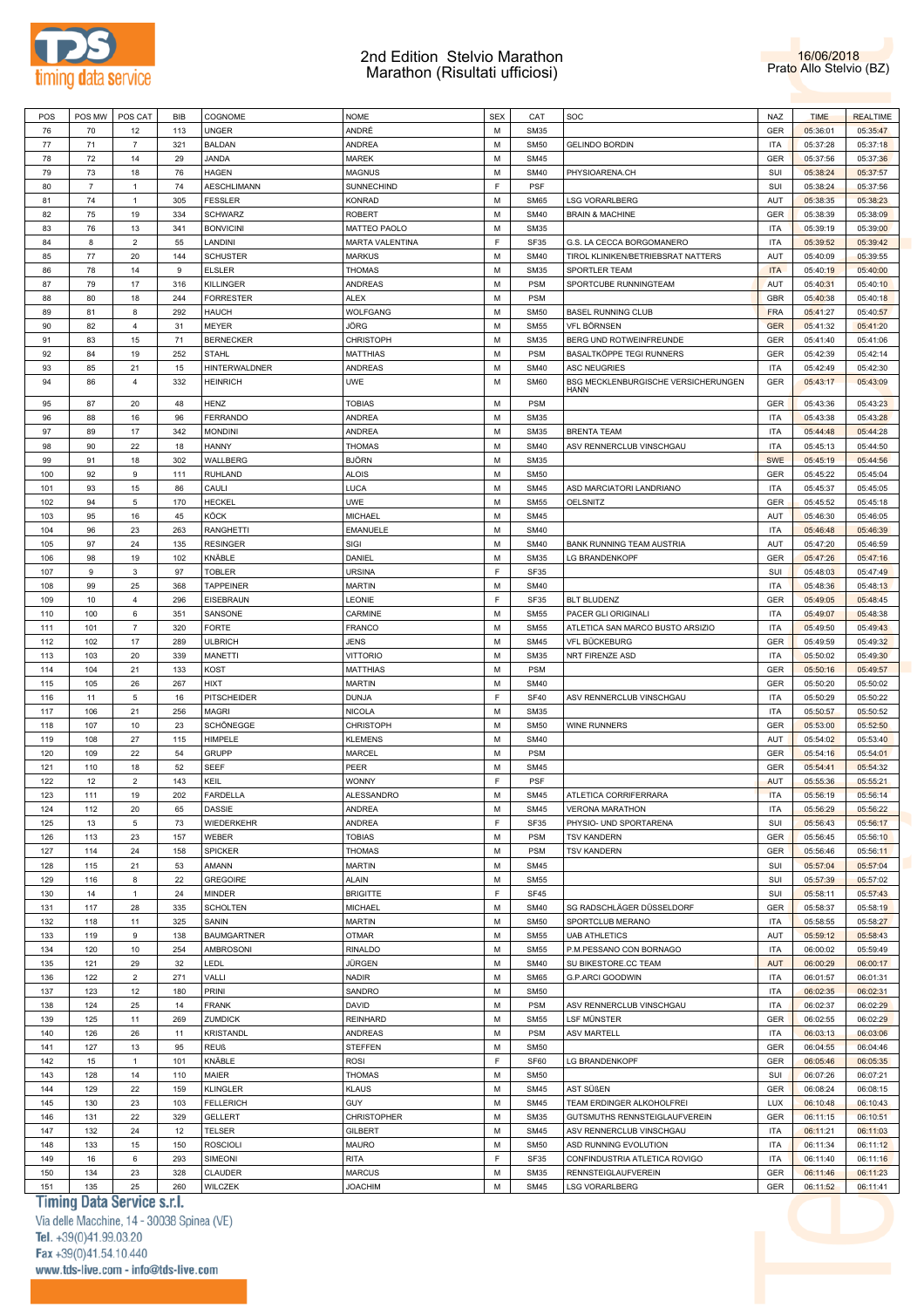



| POS | POS MW | POS CAT        | <b>BIB</b> | COGNOME                | NOME             | <b>SEX</b> | CAT         | SOC                              | <b>NAZ</b> | <b>TIME</b> | <b>REALTIME</b> |
|-----|--------|----------------|------------|------------------------|------------------|------------|-------------|----------------------------------|------------|-------------|-----------------|
|     |        |                |            |                        |                  |            |             |                                  |            |             |                 |
| 152 | 17     | $\overline{7}$ | 273        | MÜLLER                 | <b>WENCKE</b>    | F          | SF35        |                                  | GER        | 06:11:54    | 06:11:41        |
| 153 | 136    | 30             | 278        | <b>TRUMMER</b>         | <b>SVEN</b>      | М          | <b>SM40</b> | DAV HOF                          | GER        | 06:11:54    | 06:11:41        |
| 154 | 18     | $\mathbf{1}$   | 81         | LAUB                   | ANDREA           | E          | <b>SF55</b> | ASC ULM/NEU-ULM                  | GER        | 06:12:11    | 06:11:51        |
| 155 | 137    | 12             | 114        | MAST                   | <b>VOLKER</b>    | М          | <b>SM55</b> | POLIZEI                          | GER        | 06:12:14    | 06:12:01        |
| 156 | 138    | 5              | 249        | NÖRPEL                 | <b>CLEMENS</b>   | M          | <b>SM60</b> | ATN WASSERAUFBEREITUNG           | GER        | 06:12:34    | 06:12:00        |
|     |        |                |            |                        |                  |            |             |                                  |            |             |                 |
| 157 | 139    | 24             | 299        | <b>MICHELONI</b>       | LUCA             | M          | <b>SM35</b> |                                  | <b>ITA</b> | 06:13:20    | 06:12:48        |
| 158 | 19     | 8              | 350        | POZZATO                | <b>FEDERICO</b>  | F          | SF35        | PACER GLI ORIGINALI              | <b>ITA</b> | 06:13:49    | 06:13:20        |
| 159 | 140    | 26             | 343        | <b>TONIATTI</b>        | <b>ROBERTO</b>   | М          | <b>SM45</b> | PACER GLI ORIGINALI              | <b>ITA</b> | 06:13:50    | 06:13:20        |
| 160 | 141    | 31             | 309        | <b>POLSTER</b>         | <b>GREGOR</b>    | М          | <b>SM40</b> |                                  | GER        | 06:14:32    | 06:13:56        |
| 161 | 142    | 13             | 82         | LAUB                   | <b>HELMUT</b>    | М          | <b>SM55</b> | ASC ULM/NEU-ULM                  | <b>GER</b> | 06:14:43    | 06:14:23        |
|     |        |                |            |                        |                  |            |             |                                  |            |             |                 |
| 162 | 143    | 32             | 251        | <b>RIEHL</b>           | <b>ANDREAS</b>   | М          | <b>SM40</b> | <b>RHEINSHEIM</b>                | <b>GER</b> | 06:14:47    | 06:14:34        |
| 163 | 144    | 27             | 221        | <b>THANEI</b>          | <b>HUBERT</b>    | М          | <b>SM45</b> |                                  | GER        | 06:14:47    | 06:14:35        |
| 164 | 145    | 14             | 277        | TRAUB                  | ARMIN            | М          | <b>SM55</b> | WASSERFREUNDE PULLACH            | GER        | 06:15:02    | 06:14:41        |
| 165 | 146    | 6              | 6          | MITTERER               | <b>EMIL</b>      | М          | SM60        | ASV RENNERCLUB VINSCHGAU         | <b>ITA</b> | 06:15:22    | 06:15:02        |
| 166 | 147    | 3              | 205        | <b>SCHREMPP</b>        | <b>ROLF</b>      | M          | SM65        | LG OFFENBURG                     | <b>GER</b> | 06:16:21    | 06:16:10        |
|     |        |                |            |                        |                  |            |             |                                  |            |             |                 |
| 167 | 148    | 28             | 85         | KRÖS                   | <b>ROLAND</b>    | М          | <b>SM45</b> | TSV DETAG WERNBERG               | GER        | 06:17:32    | 06:17:09        |
| 168 | 149    | 16             | 30         | <b>BROSIG</b>          | <b>JOCHEN</b>    | M          | <b>SM50</b> | FSV GROßENSEEBACH                | GER        | 06:18:13    | 06:17:35        |
| 169 | 150    | 15             | 239        | <b>FALKENSTEINER</b>   | <b>HERMANN</b>   | М          | <b>SM55</b> | SÜDTIROLER LAUFVEREIN            | <b>ITA</b> | 06:19:04    | 06:18:45        |
| 170 | 151    | 29             | 223        | <b>STARKER</b>         | LUKAS            | M          | <b>SM45</b> |                                  | AUT        | 06:19:09    | 06:19:04        |
| 171 | 152    | 16             | 171        | PFLÜGER                | <b>DIETER</b>    | М          | <b>SM55</b> | AST SÜßEN                        | GER        | 06:19:21    | 06:19:11        |
|     |        |                |            |                        |                  |            |             |                                  |            |             |                 |
| 172 | 153    | 30             | 195        | <b>GINDLHUMER</b>      | <b>ANDREAS</b>   | M          | <b>SM45</b> | ÖAMTC HRINKOW BIKES STEYR        | AUT        | 06:19:35    | 06:19:10        |
| 173 | 154    | $\overline{7}$ | 36         | WALDSCHMIDT            | <b>ULLRICH</b>   | M          | SM60        | TV. WETZLAR                      | GER        | 06:19:54    | 06:19:41        |
| 174 | 155    | 17             | 301        | LEONARD                | PETER            | M          | <b>SM50</b> | LSF MÜNSTER                      | GER        | 06:20:06    | 06:19:40        |
| 175 | 156    | 31             | 118        | <b>BIRN</b>            | <b>BERNHARD</b>  | М          | <b>SM45</b> | <b>LG INNVIERTEL</b>             | <b>AUT</b> | 06:20:27    | 06:20:04        |
|     |        |                |            |                        | <b>STEPHAN</b>   | M          |             |                                  | AUT        |             |                 |
| 176 | 157    | 33             | 116        | KIRCHBERGER            |                  |            | <b>SM40</b> | <b>LG INNVIERTEL</b>             |            | 06:20:27    | 06:20:04        |
| 177 | 20     | 6              | 198        | <b>SCHARNREITHNER</b>  | KARIN            | F          | <b>SF40</b> |                                  | AUT        | 06:20:55    | 06:20:33        |
| 178 | 158    | 27             | 373        | PICHLER                | <b>OLIVER</b>    | М          | <b>PSM</b>  |                                  | <b>ITA</b> | 06:22:09    | 06:22:01        |
| 179 | 159    | 34             | 243        | <b>RICOTTI</b>         | <b>ANDREA</b>    | М          | <b>SM40</b> | ASD MARCIATORI LANDRIANO AVIS    | <b>ITA</b> | 06:24:18    | 06:23:45        |
| 180 | 160    | 35             | 167        | <b>RASTELLI</b>        | <b>STEFANO</b>   | M          | <b>SM40</b> | ASD MARCIATORI LANDRIANO AVIS    | <b>ITA</b> | 06:24:18    | 06:23:45        |
|     |        |                |            | DÜR                    |                  | М          |             |                                  |            |             |                 |
| 181 | 161    | 17             | 152        |                        | <b>MICHAEL</b>   |            | <b>SM55</b> | <b>LSG VORARLBERG</b>            | AUT        | 06:25:09    | 06:24:53        |
| 182 | 162    | 36             | 50         | KELLERMANN             | CHRISTIAN        | М          | <b>SM40</b> | URBAN RUNNERS MANNHEIM           | GER        | 06:25:54    | 06:25:22        |
| 183 | 163    | 32             | 285        | <b>PUCHTINGER</b>      | <b>STEFAN</b>    | М          | <b>SM45</b> | LT BITTERMARK DORTMUND           | GER        | 06:26:37    | 06:26:18        |
| 184 | 164    | 33             | 270        | ZAGHEN                 | PAOLO            | M          | <b>SM45</b> | CAMISANO RUNNING ASD             | <b>ITA</b> | 06:26:39    | 06:26:29        |
| 185 | 165    | 8              | 255        | <b>GSTALLNIG</b>       | WALTER           | М          | <b>SM60</b> | JOLSPORT KLAGENFURT              | AUT        | 06:26:50    | 06:26:45        |
|     |        |                | 225        |                        |                  | E          | <b>SF50</b> |                                  | SUI        |             |                 |
| 186 | 21     | $\overline{2}$ |            | HESS                   | MAJA             |            |             |                                  |            | 06:27:29    | 06:26:59        |
| 187 | 22     | $\overline{2}$ | 372        | ZANEI                  | CINZIA           | F          | <b>SF45</b> | MARATHON CLUB TRENTO             | <b>ITA</b> | 06:27:41    | 06:27:06        |
| 188 | 166    | 25             | 261        | ANDREATTA              | <b>FRANCESCO</b> | M          | <b>SM35</b> | <b>MARATON CLUB TRENTI</b>       | <b>ITA</b> | 06:27:42    | 06:27:06        |
| 189 | 167    | 37             | 330        | ABBASCIANO             | <b>ANDREA</b>    | M          | <b>SM40</b> | <b>RUNCARD</b>                   | <b>ITA</b> | 06:27:42    | 06:27:07        |
| 190 | 168    | 18             | 275        | VON GUGGENBERG         | <b>JOHANNES</b>  | M          | <b>SM55</b> | <b>RUN CARD</b>                  | <b>ITA</b> | 06:27:56    | 06:27:38        |
| 191 | 169    | 18             | 125        | <b>VIVIANI</b>         | DARIO            | M          | <b>SM50</b> | MARATHON CLUB LIVIGNO            | <b>ITA</b> | 06:28:30    | 06:28:00        |
|     |        |                |            |                        |                  |            |             |                                  |            |             |                 |
| 192 | 170    | 19             | 119        | KONRADI                | <b>THOMAS</b>    | M          | <b>SM55</b> | SELBSTLÄUFER SV ALTENAHR         | GER        | 06:29:02    | 06:28:42        |
| 193 | 171    | 9              | 172        | LOCONSOLE              | <b>GIOVANNI</b>  | M          | <b>SM60</b> | AMATORI ATLETICA CHIRIGNAGO      | <b>ITA</b> | 06:29:44    | 06:29:29        |
| 194 | 172    | 28             | 377        | <b>FLOR</b>            | ARMIN            | М          | <b>PSM</b>  |                                  | <b>ITA</b> | 06:29:53    | 06:29:32        |
| 195 | 173    | 19             | 304        | <b>HEUMANN</b>         | <b>DIRK</b>      | М          | <b>SM50</b> | VFR WILSCHE-NEUBOKEL             | GER        | 06:30:09    | 06:29:58        |
| 196 | 174    | 34             | 219        | <b>MELOTTI</b>         | <b>ALESSIO</b>   | М          | <b>SM45</b> | CIRCOLO RICREATIVO CITTANOVA     | <b>ITA</b> | 06:30:48    | 06:30:16        |
|     |        |                |            |                        |                  |            |             |                                  |            |             |                 |
| 197 | 175    | 20             | 89         | <b>TRANI</b>           | GIUSEPPE         | М          | <b>SM50</b> |                                  | <b>ITA</b> | 06:31:19    | 06:30:44        |
| 198 | 176    | 38             | 83         | VEZZANI                | ALESSANDRO       | М          | <b>SM40</b> | ASD CIRCOLO MINERVA              | <b>ITA</b> | 06:31:54    | 06:31:36        |
| 199 | 177    | 21             | 161        | LUETTECKE              | <b>MARTIN</b>    | М          | <b>SM50</b> | AOK RUNNING TEAM FREIBURG        | <b>GER</b> | 06:33:22    | 06:32:57        |
| 200 | 178    | 10             | 100        | EHRHARDT               | <b>BERND</b>     | М          | <b>SM60</b> | LG BRANDENKOPF                   | GER        | 06:35:00    | 06:34:49        |
| 201 | 179    | 35             | 264        | <b>GANDINI</b>         | LUCA             | М          | <b>SM45</b> | <b>TEAM MARATHON</b>             | <b>ITA</b> | 06:35:05    | 06:34:43        |
|     |        |                |            |                        |                  |            |             |                                  |            |             |                 |
| 202 | 180    | 22             | 39         | KOHLSCHMIDT            | PETER            | M          | <b>SM50</b> | <b>TEAM KOHLSCHMIDT</b>          | GER        | 06:35:43    | 06:35:22        |
| 203 | 181    | 20             | 151        | RADZIEJ                | KNUT             | M          | <b>SM55</b> | <b>ERFURT</b>                    | GER        | 06:37:40    | 06:37:27        |
| 204 | 23     | $\overline{7}$ | 323        | <b>MORETTI</b>         | LAURA            | E          | <b>SF40</b> | RUNNERS BERGAMO                  | <b>ITA</b> | 06:38:24    | 06:38:09        |
| 205 | 182    | 23             | 347        | CASATI                 | <b>GIANLUCA</b>  | M          | <b>SM50</b> | PACER GLI ORIGINALI              | <b>ITA</b> | 06:38:26    | 06:37:58        |
| 206 | 183    | 36             | 281        | LAUTERBACH             | JÜRGEN           | M          | <b>SM45</b> |                                  | GER        | 06:38:58    | 06:38:34        |
|     |        |                |            |                        |                  |            |             |                                  |            |             |                 |
| 207 | 184    | 29             | 370        | VILL                   | <b>STEFAN</b>    | M          | <b>PSM</b>  |                                  | <b>ITA</b> | 06:39:07    | 06:38:51        |
| 208 | 185    | 24             | 47         | PFLÄSTERER             | PETER            | M          | <b>SM50</b> | WOINEMER RUNNERS                 | GER        | 06:40:24    | 06:39:56        |
| 209 | 186    | 1              | 220        | PETERMANN              | <b>HANS</b>      | М          | SM70+       | <b>TSV RIEDLINGEN</b>            | GER        | 06:40:48    | 06:40:36        |
| 210 | 24     | 9              | 13         | EBERHÖFER              | KAROLINA         | F          | <b>SF35</b> | ASV RENNERCLUB VINSCHGAU         | <b>ITA</b> | 06:40:57    | 06:40:42        |
| 211 | 187    | 21             | 130        | SANCHEZ-BEASKOETXEA    | <b>JAVIER</b>    | M          | <b>SM55</b> | BEER RUNNERS BILBAO              | <b>ESP</b> | 06:41:16    | 06:41:05        |
|     |        |                |            |                        |                  |            |             |                                  |            |             |                 |
| 212 | 188    | 25             | 64         | LONGO                  | <b>ALFREDO</b>   | M          | <b>SM50</b> | ASSOCIAZIONE MARATONINA UDINESE  | <b>ITA</b> | 06:43:13    | 06:43:10        |
| 213 | 189    | 22             | 91         | <b>SPINA</b>           | VINCENZO         | М          | <b>SM55</b> |                                  | <b>ITA</b> | 06:43:47    | 06:43:12        |
| 214 | 190    | 23             | 315        | BIONDO DALLA CASAPICCO | <b>ANTONIO</b>   | M          | <b>SM55</b> | <b>GROTTINI TEAM</b>             | <b>ITA</b> | 06:43:57    | 06:43:54        |
| 215 | 191    | 37             | 173        | <b>SUFT</b>            | GERALD           | M          | <b>SM45</b> | DAV HERSBRUCK                    | GER        | 06:44:18    | 06:43:52        |
|     |        |                |            |                        |                  | M          |             |                                  |            |             |                 |
| 216 | 192    | 26             | 70         | V. LOEBEN              | JÖRG             |            | <b>SM35</b> | <b>BERG &amp; ROTWEINFREUNDE</b> | GER        | 06:45:00    | 06:44:25        |
| 217 | 193    | 27             | 127        | PAPPANO                | <b>STEFANO</b>   | М          | <b>SM35</b> | ASD MARCIATORI LANDRIANO         | <b>ITA</b> | 06:45:13    | 06:44:41        |
| 218 | 194    | 30             | 128        | PAPPANO                | DANIELE          | M          | <b>PSM</b>  | ASD MARCIATORI LANDRIANO         | <b>ITA</b> | 06:45:14    | 06:44:41        |
| 219 | 195    | 39             | 331        | <b>COLOMBI</b>         | SERGIO           | M          | <b>SM40</b> | <b>TEAM SPORTLER</b>             | <b>ITA</b> | 06:45:51    | 06:45:32        |
| 220 | 196    | 40             | 282        | <b>FERRARI</b>         | MASSIMILIANO     | M          | <b>SM40</b> | ASD STRALENO                     | <b>ITA</b> | 06:45:56    | 06:45:31        |
| 221 |        |                |            |                        |                  | M          |             |                                  |            |             |                 |
|     | 197    | 38             | 166        | CASTELLETTI            | <b>RUBEN</b>     |            | <b>SM45</b> | A.S.D. LA RUSTICA PESCANTINA     | <b>ITA</b> | 06:46:16    | 06:46:09        |
| 222 | 198    | 39             | 121        | THURNER                | PETER            | M          | <b>SM45</b> |                                  | AUT        | 06:46:46    | 06:46:20        |
| 223 | 199    | 11             | 210        | <b>BEYER</b>           | <b>HEINRICH</b>  | M          | SM60        | MIRKO'S RUNNING TEAM             | GER        | 06:47:05    | 06:46:40        |
| 224 | 200    | 26             | 262        | <b>BONALUMI</b>        | <b>MASSIMO</b>   | M          | <b>SM50</b> | ATL. BERGAMO STARS               | <b>ITA</b> | 06:47:23    | 06:47:11        |
| 225 | 201    | 24             | 201        | MELZER                 | <b>JOACHIM</b>   | M          | <b>SM55</b> |                                  | GER        | 06:47:39    | 06:47:00        |
|     |        |                |            |                        |                  |            |             |                                  |            |             |                 |
| 226 | 202    | 25             | 303        | COLONELLI              | <b>ALFREDO</b>   | М          | <b>SM55</b> | GRUPPO CITTÀ DI GENOVA           | <b>ITA</b> | 06:48:02    | 06:47:25        |
| 227 | 203    | 41             | 26         | ZIMMER                 | MIKE             | M          | <b>SM40</b> | HÜGEL HELDEN                     | GER        | 06:48:14    | 06:47:57        |

## **Timing Data Service s.r.l.**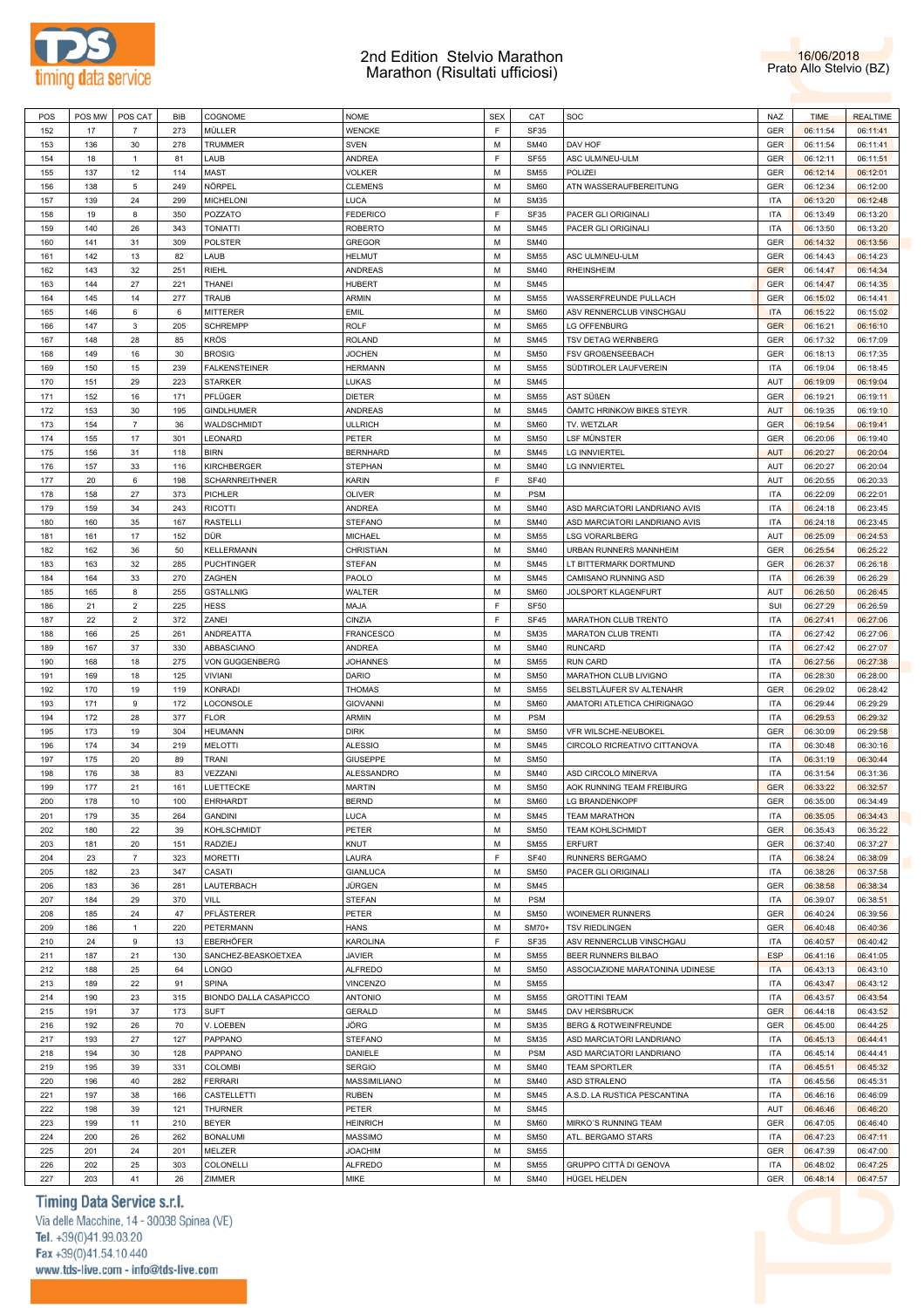



| POS |     | POS MW   POS CAT | BIB | COGNOME             | NOME            | <b>SEX</b> | CAT         | SOC                                 | NAZ        | <b>TIME</b> | <b>REALTIME</b> |
|-----|-----|------------------|-----|---------------------|-----------------|------------|-------------|-------------------------------------|------------|-------------|-----------------|
| 228 | 204 | 42               | 25  | <b>FRETZ</b>        | CHRISTIAN       | M          | <b>SM40</b> | HÜGEL-HELDEN                        | GER        | 06:48:14    | 06:47:55        |
| 229 | 205 | 40               | 108 | <b>FINKENSIEPER</b> | MICHAEL         | M          | <b>SM45</b> | SC08 RADEVORMWALD                   | GER        | 06:48:23    | 06:47:46        |
| 230 | 206 | 27               | 147 | KIESELER            | TORSTEN         | M          | <b>SM50</b> | ESV LOK DESSAU                      | GER        | 06:49:28    | 06:49:16        |
| 231 | 207 | 41               | 168 | <b>REINKE</b>       | STEFAN          | M          | <b>SM45</b> | LT BITTERMARK DORTMUND              | GER        | 06:49:41    | 06:49:23        |
|     |     |                  |     |                     |                 |            |             |                                     |            |             |                 |
| 232 | 208 | 42               | 189 | <b>SMITH</b>        | <b>ANTOYN</b>   | M          | <b>SM45</b> |                                     | GBR        | 06:52:06    | 06:51:48        |
| 233 | 25  | $\mathbf 3$      | 346 | <b>FERRARI</b>      | ANNA            | F          | <b>SF45</b> | PACER GLI ORIGINALI                 | <b>ITA</b> | 06:52:32    | 06:52:04        |
| 234 | 209 | 43               | 307 | CASSONI             | DAVID           | M          | <b>SM40</b> | PT SKYRUNNING                       | <b>ITA</b> | 06:53:22    | 06:52:53        |
| 235 | 210 | 43               | 90  | MENZEL              | <b>MARIO</b>    | M          | <b>SM45</b> |                                     | <b>ITA</b> | 06:54:28    | 06:53:54        |
| 236 | 211 | 44               | 149 | RAFFLER             | HARALD          | M          | <b>SM45</b> |                                     | AUT        | 06:54:33    | 06:54:06        |
| 237 | 26  | 8                | 79  | <b>JASPERNEITE</b>  | CLAUDIA         | F          | <b>SF40</b> | LG OELDE / WADERSLOH                | <b>GER</b> | 06:55:01    | 06:54:44        |
| 238 | 212 | 44               | 78  | <b>MORSHUIS</b>     | UDO             | M          | <b>SM40</b> | <b>RC EMSBÜREN</b>                  | <b>GER</b> | 06:55:01    | 06:54:44        |
| 239 | 213 | 45               | 42  | <b>SCHATTA</b>      | ANDRE           | M          | <b>SM40</b> | DEUTSCHE ZOLLSPORTHILFE             | GER        | 06:55:04    | 06:54:47        |
| 240 | 214 | 26               | 38  | <b>SCHICK</b>       | <b>ANDREAS</b>  | M          | <b>SM55</b> | SCHAICHTAL RUNNERS                  | GER        | 06:55:46    | 06:55:31        |
| 241 | 215 | 12               | 248 | MANHARD             | <b>BERNIE</b>   | M          | <b>SM60</b> | TRAILRUNNING.DE                     | <b>GER</b> | 06:55:46    | 06:55:32        |
|     |     |                  |     |                     |                 |            |             |                                     |            |             |                 |
| 242 | 216 | 28               | 153 | PARCO               | PIERPAOLO       | M          | <b>SM50</b> | <b>ATLETICA SIGNA</b>               | <b>ITA</b> | 06:55:55    | 06:55:23        |
| 243 | 27  | $\overline{c}$   | 217 | MARKL               | HELGA           | F          | <b>SF55</b> | TSV DETAG WERNBERG                  | GER        | 06:57:13    | 06:56:42        |
| 244 | 28  | 3                | 216 | SOLLFRANK           | SABINE          | F          | <b>SF50</b> | TSV DETAG WERNBERG / SKINFIT-CREW   | GER        | 06:57:13    | 06:56:43        |
| 245 | 217 | 29               | 92  | <b>HETTRICH</b>     | <b>GERNOT</b>   | M          | <b>SM50</b> | HOT SOCKS LEUTENBACH                | GER        | 06:57:14    | 06:56:44        |
| 246 | 218 | 46               | 93  | WIELAND             | RAINER          | M          | <b>SM40</b> | HOT SOCKS LEUTENBACH                | GER        | 06:57:14    | 06:56:45        |
| 247 | 29  | 4                | 349 | <b>GIULIANI</b>     | <b>STEFANIA</b> | F          | <b>SF50</b> | PACER GLI ORIGINALI                 | <b>ITA</b> | 06:58:49    | 06:58:20        |
| 248 | 219 | 30               | 84  | KLEIN               | KARLHEINZ       | M          | <b>SM50</b> | <b>TREISER LWT</b>                  | GER        | 06:59:09    | 06:58:45        |
| 249 | 220 | 27               | 120 | SÜßENBACH           | HARALD          | M          | <b>SM55</b> | STUTTGART GERMAN AMERICAN WANDERING | GER        | 07:02:27    | 07:02:20        |
|     |     |                  |     |                     |                 |            |             | <b>CLUB</b>                         |            |             |                 |
| 250 | 221 | 28               | 131 | <b>DIGNANI</b>      | CHRISTIAN       | M          | <b>SM55</b> | <b>AS MERANO</b>                    | <b>ITA</b> | 07:03:38    | 07:03:32        |
| 251 | 30  | 5                | 200 | <b>JASCHINSKI</b>   | ANGELIKA        | F          | <b>SF50</b> | #ALBTRAUM100                        | <b>GER</b> | 07:03:38    | 07:03:08        |
| 252 | 31  | 6                | 51  | CAVIEZEL            | <b>BRIGITTE</b> | F          | <b>SF50</b> |                                     | SUI        | 07:04:32    | 07:04:06        |
| 253 | 32  | $\overline{2}$   | 176 | <b>RIECKS</b>       | <b>ERIKA</b>    | F          | <b>SF60</b> | LG MÖNCHENGLADBACH                  | GER        | 07:04:50    | 07:04:41        |
| 254 | 222 | 29               | 213 | HÖLLINGER           | RALPH           | M          | <b>SM55</b> | ALBTRAUM100                         | GER        | 07:05:43    | 07:05:13        |
| 255 | 223 | 47               | 77  | VILLANI             | CRISTIAN        | M          | <b>SM40</b> | ASD ROAD RUNNERS CLUB POVIGLIO      | <b>ITA</b> | 07:07:13    | 07:06:52        |
|     |     | 48               |     |                     |                 |            | <b>SM40</b> |                                     |            |             |                 |
| 256 | 224 |                  | 179 | <b>VINSANI</b>      | VALERIO         | M          |             |                                     | <b>ITA</b> | 07:07:16    | 07:06:55        |
| 257 | 33  | 3                | 283 | <b>MESSNER</b>      | <b>NOTBURGA</b> | F          | <b>SF55</b> | SG EISACKTAL RAIFFEISEN             | <b>ITA</b> | 07:07:58    | 07:07:34        |
| 258 | 225 | 30               | 228 | SOBIREY             | KLAUS           | M          | <b>SM55</b> | MARATHON4YOU.DE                     | <b>GER</b> | 07:09:23    | 07:09:09        |
| 259 | 34  | $\overline{7}$   | 156 | <b>WIEDNER</b>      | <b>ANDREA</b>   | F          | <b>SF50</b> | <b>LC PARNDORF</b>                  | AUT        | 07:09:50    | 07:09:21        |
| 260 | 35  | $\overline{4}$   | 245 | <b>GABRIELE</b>     | <b>ANDREA</b>   | F          | <b>SF45</b> | MT HAUSMANNSTÄTTEN                  | AUT        | 07:09:50    | 07:09:35        |
| 261 | 226 | 31               | 188 | <b>NICOL</b>        | <b>BRUCE</b>    | M          | <b>SM55</b> |                                     | <b>GER</b> | 07:10:49    | 07:10:32        |
| 262 | 227 | 13               | 58  | OELSCHLAEGER        | <b>BERND</b>    | M          | <b>SM60</b> | MARATHON MÜLHEIM                    | <b>GER</b> | 07:11:43    | 07:11:08        |
| 263 | 36  | 3                | 286 | <b>GATTERER</b>     | <b>ROSMARIE</b> | F          | <b>SF60</b> | <b>SG EISACKTAL</b>                 | <b>ITA</b> | 07:12:57    | 07:12:23        |
| 264 | 228 | 49               | 276 | <b>PATTERI</b>      | <b>MARCO</b>    | M          | <b>SM40</b> | PODISTICA BIASOLA ASD               | <b>ITA</b> | 07:15:08    | 07:14:59        |
| 265 | 229 | 31               | 67  | PERMESSER           | <b>DIETMAR</b>  | M          | <b>SM50</b> |                                     | AUT        | 07:15:43    | 07:15:18        |
| 266 | 230 | 32               | 69  | <b>THEINER</b>      | EGON            | M          | <b>SM50</b> | ULT HEUSTADLWASSER                  | AUT        | 07:16:06    | 07:15:39        |
|     |     |                  |     |                     |                 |            |             |                                     |            |             |                 |
| 267 | 231 | $\overline{2}$   | 246 | <b>HILLER</b>       | WERNER          | M          | SM70+       | TSV1880 WASSERBURG/INN              | <b>GER</b> | 07:16:33    | 07:16:05        |
|     |     | 14               | 126 | VIO                 | <b>ROBERTO</b>  | M          | SM60        |                                     | <b>ITA</b> | 07:16:33    | 07:16:15        |
| 268 | 232 |                  |     |                     | <b>WOLFGANG</b> | M          | <b>SM55</b> |                                     |            | 07:16:38    | 07:16:09        |
| 269 | 233 | 32               | 72  | <b>SCHRECK</b>      |                 |            |             |                                     | <b>GER</b> |             |                 |
| 270 | 234 | 15               | 177 | MEISTERLING-RIECKS  | <b>BERND</b>    | M          | <b>SM60</b> | LG MÖNCHENGLADBACH                  | <b>GER</b> | 07:18:51    | 07:18:41        |
| 271 | 235 | 33               | 57  | <b>RIEDEL</b>       | <b>THOMAS</b>   | M          | <b>SM55</b> | MARATHON MÜLHEIM                    | <b>GER</b> | 07:20:04    | 07:19:29        |
| 272 | 236 | 34               | 196 | WILD                | RALPH           | M          | <b>SM55</b> | LUßHARDTLÄUFER HAMBRÜCKEN           | GER        | 07:22:01    | 07:21:39        |
| 273 | 37  | 9                | 155 | <b>NIGRO</b>        | SABRINA         | F          | <b>SF40</b> |                                     | <b>ITA</b> | 07:22:50    | 07:22:37        |
|     |     |                  | 238 |                     |                 | M          | <b>SM60</b> |                                     |            |             |                 |
| 274 | 237 | 16               |     | <b>MORI</b>         | FABIO           |            |             | CLUB AUSONIA ASD                    | <b>ITA</b> | 07:24:00    | 07:23:52        |
| 275 | 238 | 33               | 327 | <b>PICCINNO</b>     | <b>ALDO</b>     | M          | <b>SM50</b> |                                     | <b>ITA</b> | 07:25:04    | 07:24:33        |
| 276 | 239 | 50               | 227 | <b>CIMADOR</b>      | <b>GIANNI</b>   | М          | <b>SM40</b> | TEAM PALESTRA CAPO NORD TRIESTE     | <b>ITA</b> | 07:25:22    | 07:25:11        |
| 277 | 240 | 34               | 192 | <b>KERGER</b>       | PETER           | М          | <b>SM50</b> | TREETOPS NEUENHAIN                  | <b>GER</b> | 07:25:26    | 07:25:09        |
| 278 | 38  | 10               | 142 | <b>STAMM</b>        | KATJA           | F          | SF35        | ZWEIBRÜCKEN                         | GER        | 07:27:24    | 07:26:51        |
| 279 | 241 | 28               | 124 | BRÜNISHOLZ          | CHRISTIAN       | М          | <b>SM35</b> | <b>SKIN DIVER</b>                   | GER        | 07:27:24    | 07:26:52        |
| 280 | 242 | $\mathbf{1}$     | 175 | <b>TRAFOJER</b>     | <b>ANDREAS</b>  | M          | $\sim$      | THE LAME DUCKS                      | <b>ITA</b> | 07:29:07    | 07:28:35        |
| 281 | 243 | 17               | 28  | <b>HENCH</b>        | <b>MICHAEL</b>  | M          | <b>SM60</b> | DAS ERLEBNISLAUF-TEAM               | GER        | 07:29:26    | 07:28:47        |
| 282 | 244 | 35               | 80  | ZANELLI             | <b>ALESSIO</b>  | M          | <b>SM55</b> | MARATHON CREMONA ASD                | <b>ITA</b> | 07:30:44    | 07:30:30        |
| 283 | 39  | 5                | 61  | CORTELLETTI         | DANIELA         | F          | SF45        | TRENTINO RUNNING TEAM               | <b>ITA</b> | 07:31:32    | 07:31:18        |
| 284 | 245 | 36               | 218 | <b>SCHELSKE</b>     | <b>HARALD</b>   | M          | <b>SM55</b> | SPAßLÄUFER                          | <b>GER</b> | 07:34:18    | 07:34:03        |
|     |     |                  |     |                     |                 |            |             |                                     |            |             |                 |
| 285 | 246 | 18               | 235 | <b>GUIDON</b>       | ANDRI           | M          | <b>SM60</b> |                                     | SUI        | 07:34:22    | 07:33:57        |
| 286 | 40  | 6                | 236 | ANGST               | <b>NICOLE</b>   | F          | SF45        |                                     | SUI        | 07:34:22    | 07:33:57        |
| 287 | 247 | 19               | 44  | OTT                 | AXEL            | M          | <b>SM60</b> | LT KIRCHHEIM/TECK                   | <b>GER</b> | 07:34:31    | 07:34:15        |
| 288 | 248 | 37               | 306 | <b>GATTI</b>        | <b>GIOVANNI</b> | M          | <b>SM55</b> | BERGAMO STARS ATLETICA              | <b>ITA</b> | 07:34:39    | 07:34:04        |
| 289 | 249 | 20               | 107 | <b>RISCHETTE</b>    | <b>GILBERT</b>  | М          | SM60        |                                     | LUX        | 07:35:37    | 07:35:11        |
| 290 | 41  | 8                | 290 | <b>IIJIMA</b>       | AYAKO           | F          | <b>SF50</b> |                                     | GER        | 07:39:02    | 07:38:22        |
| 291 | 42  | $\overline{7}$   | 49  | <b>BISTRON</b>      | SYLKE           | F          | SF45        | LG MAUERWEG BERLIN E.V.             | GER        | 07:45:11    | 07:44:49        |
| 292 | 250 | 35               | 46  | <b>SCHAEPE</b>      | LUTZ            | M          | <b>SM50</b> | TV FÜRSTENWALDE                     | GER        | 07:45:11    | 07:44:48        |
| 293 | 251 | $\mathbf{3}$     | 187 | <b>HAUBENTHAL</b>   | MANFRED         | М          | SM70+       | MARATHON-TEAM KETSCH                | GER        | 07:48:03    | 07:47:47        |
|     |     |                  |     |                     |                 |            |             |                                     |            |             |                 |
| 294 | 252 | 45               | 139 | ZUIN                | COSTANTINO      | M          | <b>SM45</b> | 9,92                                | <b>ITA</b> | 07:49:15    | 07:48:54        |
| 295 | 253 | 46               | 212 | <b>GAGLIARDI</b>    | <b>MARCOS</b>   | М          | <b>SM45</b> | PEGASUS - BRASIL                    | <b>BRA</b> | 07:50:50    | 07:50:36        |
| 296 | 254 | 47               | 259 | <b>GIACOMINI</b>    | LUCA            | M          | <b>SM45</b> | RUNNERS CLUB AGGGREDIRE             | <b>ITA</b> | 07:51:00    | 07:50:49        |
| 297 | 255 | 36               | 184 | <b>AOTSUKA</b>      | <b>FUYUKI</b>   | M          | <b>SM50</b> | <b>HASHIRITAI</b>                   | <b>GER</b> | 07:52:33    | 07:51:53        |
| 298 | 256 | 48               | 140 | PANIZZOLO           | <b>DIEGO</b>    | М          | <b>SM45</b> | 9,92                                | <b>ITA</b> | 07:52:37    | 07:52:16        |
| 299 | 257 | 21               | 59  | VIOLA               | PAOLO           | M          | <b>SM60</b> | TRIESTE ATLETICA                    | <b>ITA</b> | 07:59:05    | 07:58:35        |
| 300 | 258 | 37               | 324 | PASETTO             | <b>ITALO</b>    | М          | <b>SM50</b> | <b>G.M SPORTING CLUB MONDADORI</b>  | <b>ITA</b> | 07:59:47    | 07:59:11        |
| 301 | 259 | 38               | 60  | <b>BUCCI</b>        | <b>GIUSEPPE</b> | М          | <b>SM50</b> | ATLETICA CASONE NOLETO              | <b>ITA</b> | 08:00:30    | 08:00:20        |
| 302 | 260 | $\overline{4}$   | 265 | <b>VENCIA</b>       | MARIO           | М          | SM70+       | ATLETICA IRIENSE VOGHERA            | <b>ITA</b> | 08:06:07    | 08:05:32        |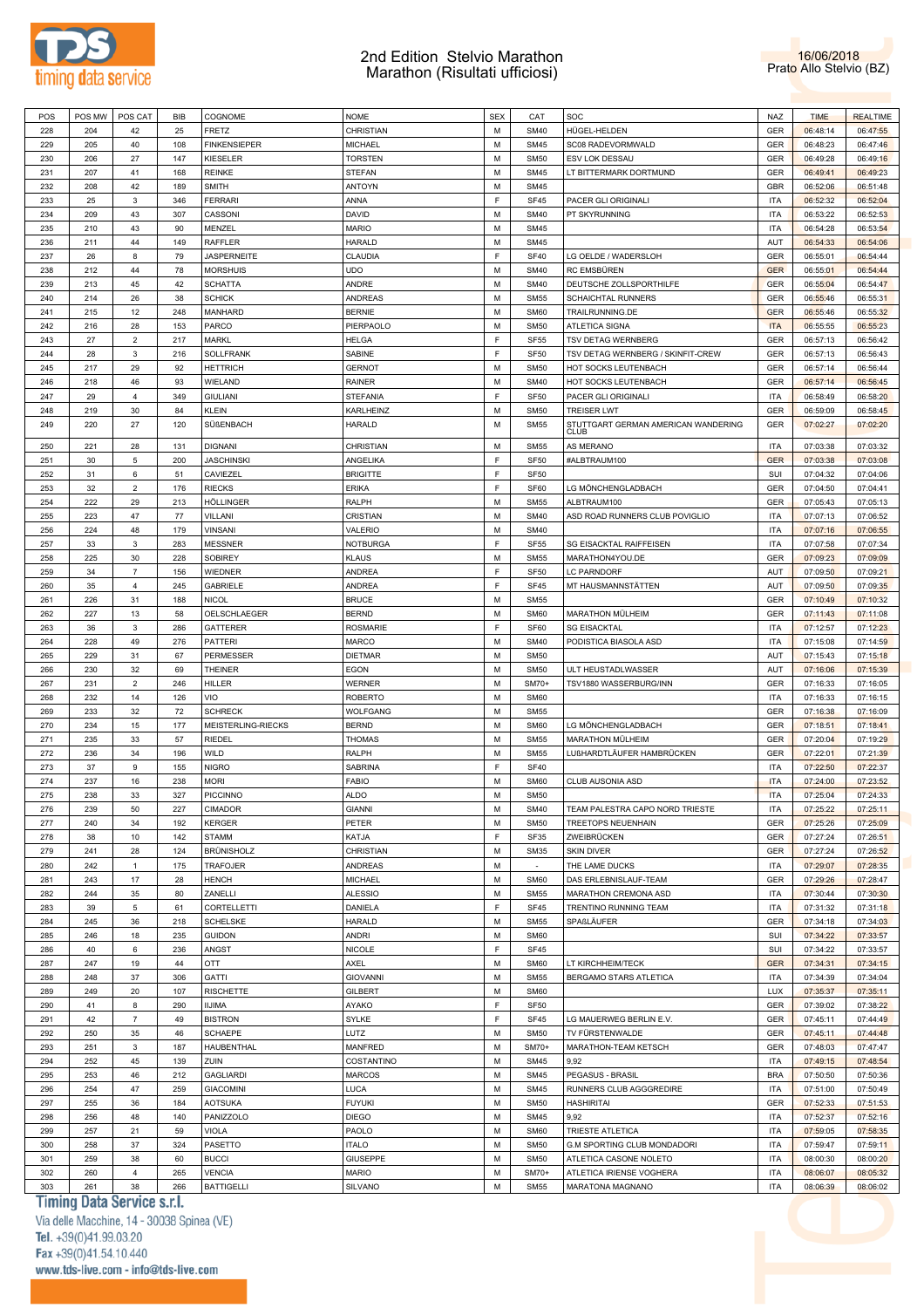



| POS | POS MW | POS CAT | <b>BIB</b> | <b>COGNOME</b>   | <b>NOME</b>     | <b>SEX</b> | CAT         | <b>SOC</b>                | NA7        | <b>TIME</b> | <b>REALTIME</b> |
|-----|--------|---------|------------|------------------|-----------------|------------|-------------|---------------------------|------------|-------------|-----------------|
| 304 | 262    |         | 75         | <b>GALLAZZI</b>  | <b>SERGIO</b>   | м          | <b>SM65</b> | <b>RUNCARD</b>            | <b>ITA</b> | 08:06:42    | 08:06:09        |
| 305 | 263    |         | 104        | <b>MOTTA</b>     | <b>GIUSEPPE</b> | м          |             |                           | <b>ITA</b> | 08:07:11    | 08:06:26        |
| 306 | 264    | 29      | 268        | <b>GRASSINI</b>  | NICOLO'         | м          | <b>SM35</b> |                           | <b>ITA</b> | 08:07:22    | 08:07:07        |
| 307 | 265    | 22      | 230        | <b>GRILLO</b>    | <b>GIACOMO</b>  | м          | <b>SM60</b> | AMATORI PODISTICA TERNI   | <b>ITA</b> | 08:07:46    | 08:07:38        |
| 308 | 266    | 23      | 310        | <b>MULLER</b>    | <b>ACHIM</b>    | м          | <b>SM60</b> |                           | <b>GER</b> | 08:07:48    | 08:07:34        |
| 309 | 267    | 49      | 62         | <b>BRIDI</b>     | ALESSANDRO      | M          | <b>SM45</b> | TRENTINO RUNNING TEAM     | <b>ITA</b> | 08:09:24    | 08:09:11        |
| 310 | 268    |         | 366        | <b>VINDAL</b>    | <b>ALAIN</b>    | м          | <b>SM65</b> |                           | <b>BEL</b> | 08:14:32    | 08:14:15        |
| 311 | 269    | 50      | 233        | PASSIGNANI       | <b>STEFANO</b>  | м          | <b>SM45</b> | <b>ATLETICA SIGNA</b>     | <b>ITA</b> | 08:17:01    | 08:16:29        |
| 312 | 270    | 39      | 105        | <b>KAUFFMANN</b> | CARLO           | м          | <b>SM55</b> |                           | <b>LUX</b> | 08:20:16    | 08:19:48        |
| 313 | 271    | 51      | 137        | <b>HEIDER</b>    | <b>OLIVER</b>   | M          | <b>SM45</b> | TEAM ERDINGER ALKOHOLFREI | GER        | 08:22:25    | 08:21:56        |

# Timing Data Service s.r.l.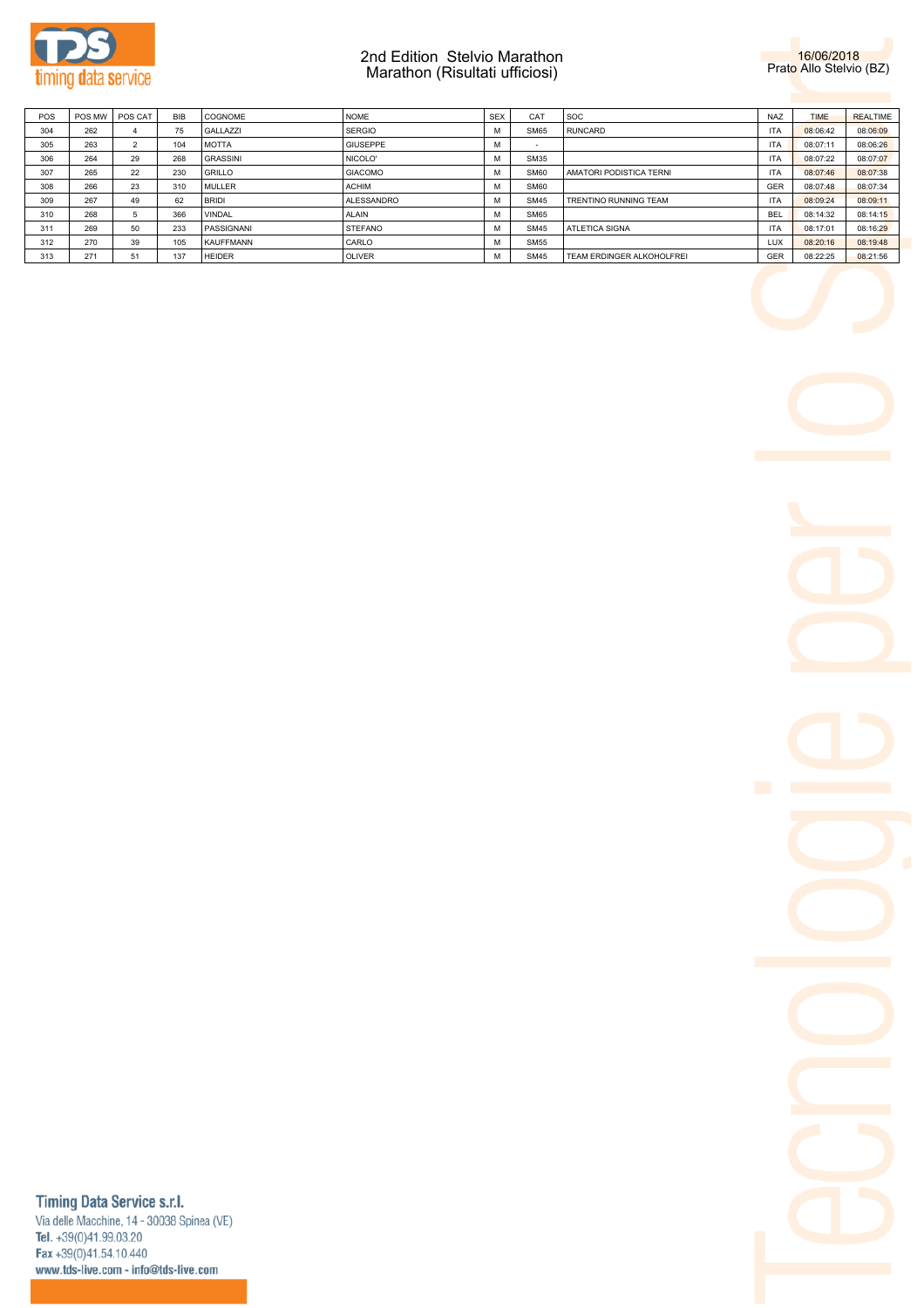

### 2nd Edition Stelvio Marathon Classic (Risultati ufficiosi)



| POS            | POS MW         | POS CAT                   | BIB | COGNOME              | <b>NOME</b>      | <b>SEX</b> | CAT         | SOC                                    | NAZ        | <b>TIME</b> | <b>REAL TIME</b> |
|----------------|----------------|---------------------------|-----|----------------------|------------------|------------|-------------|----------------------------------------|------------|-------------|------------------|
| $\mathbf{1}$   | $\overline{1}$ |                           | 476 | <b>FACCHINI</b>      | <b>STEFANO</b>   | M          | <b>PSM</b>  | <b>SC MERAN</b>                        | <b>ITA</b> | 02:51:15    | 02:51:12         |
| $\overline{2}$ | $\overline{2}$ | $\mathbf{1}$              | 412 | <b>STEINER</b>       | ANTON            | M          | <b>SM50</b> | ASV RENNERCLUB VINSCHGAU               | <b>ITA</b> | 02:58:19    | 02:58:15         |
| 3              | 3              | $\overline{2}$            | 513 | VANINI               | <b>GIOVANNI</b>  | M          | <b>PSM</b>  | CARDATLETICA                           | <b>ITA</b> | 03:03:44    | 03:03:40         |
| 4              | 4              | $\mathbf{1}$              | 589 | <b>TSCHOLL</b>       | CHRISTIAN        | M          | <b>SM45</b> | ASV RENNERCLUB VINSCHGAU               | <b>GER</b> | 03:03:51    | 03:03:48         |
|                |                |                           |     |                      |                  |            |             |                                        |            |             |                  |
| 5              | 5              | $\mathbf{1}$              | 475 | GÖGELE               | ARMIN            | М          | <b>SM35</b> | SPORTCLUB MERAN                        | <b>ITA</b> | 03:06:46    | 03:06:43         |
| 6              | 6              | 3                         | 404 | <b>NICENTE</b>       | DANIEL           | M          | <b>PSM</b>  | ASV RENNERCLUB VINSCHGAU               | <b>ITA</b> | 03:07:06    | 03:07:02         |
| $\overline{7}$ | $\overline{7}$ | $\overline{2}$            | 531 | <b>MINUSCOLI</b>     | <b>PATRIK</b>    | M          | <b>SM35</b> | WWW.CUORSDAFLEM.CH                     | SUI        | 03:15:52    | 03:15:47         |
| 8              | 8              | 3                         | 542 | <b>PUTTLITZ</b>      | <b>MARCUS</b>    | M          | <b>SM35</b> | SC GHIRO DI MONACO                     | <b>GER</b> | 03:17:57    | 03:17:50         |
| 9              | 9              | $\overline{4}$            | 441 | VOGEL                | PHILIPP          | M          | <b>PSM</b>  |                                        | SUI        | 03:21:10    | 03:21:06         |
| 10             | 10             | 5                         | 511 | <b>FIAN</b>          | LEON             | M          | <b>PSM</b>  | LC VILLACH/SV PENK                     | AUT        | 03:23:27    | 03:23:20         |
| 11             | 11             | $\mathbf{1}$              | 539 | <b>STEINER</b>       | <b>ROBERT</b>    | М          | <b>SM55</b> | ASV RENNERCLUB VINSCHGAU               | <b>ITA</b> | 03:25:03    | 03:24:57         |
| 12             | 12             | $\overline{c}$            | 587 | PAZELLER             | HELMUT           | M          | <b>SM55</b> | ASV RENNERCLUB VINSCHGAU               | <b>ITA</b> | 03:26:02    | 03:25:54         |
| 13             | $\mathbf{1}$   | $\mathbf{1}$              | 403 | <b>PIRCHER</b>       | ANNA             | F          | <b>SF40</b> | ASV RENNERCLUB VINSCHGAU               | <b>ITA</b> | 03:26:21    | 03:26:17         |
| 14             | 13             | $\overline{4}$            | 549 | <b>GRUBER</b>        | <b>MARKUS</b>    | M          | <b>SM35</b> | ASV TELMEKOM TEAM SÜDTIROL             | <b>ITA</b> | 03:27:11    | 03:27:07         |
| 15             | 14             | 5                         | 538 | LUTZ                 | <b>CHRISTOPH</b> | М          | <b>SM35</b> | ASV RENNERCLUB VINSCHGAU               | <b>ITA</b> | 03:30:54    | 03:30:47         |
| 16             | 15             | $\overline{2}$            | 552 | MALGIARITTA          | <b>REMO</b>      | M          | <b>SM50</b> |                                        | SUI        | 03:31:58    | 03:31:53         |
|                |                |                           |     |                      |                  | M          |             |                                        |            |             |                  |
| 17             | 16             | $\mathbf{1}$              | 500 | LEIS                 | <b>MICHAEL</b>   |            | <b>SM40</b> | DOWE SPORTSWEAR                        | <b>GER</b> | 03:34:03    | 03:33:55         |
| 18             | 17             | 6                         | 527 | <b>MARTIUS</b>       | <b>VICTOR</b>    | M          | <b>PSM</b>  | SQUADRA CORSE CICLOFFICINA ARTIGIANALE | <b>ITA</b> | 03:35:55    | 03:35:45         |
| 19             | 18             | 3                         | 421 | PAZELLER             | ADALBERT         | M          | <b>SM50</b> | ASV RENNERCLUB VINSCHGAU               | <b>ITA</b> | 03:37:33    | 03:37:24         |
| 20             | 19             | $\overline{2}$            | 411 | WALDNER              | JÜRGEN           | M          | <b>SM45</b> | ASV RENNERCLUB VINSCHGAU               | <b>ITA</b> | 03:37:37    | 03:37:27         |
| 21             | 20             | $\overline{7}$            | 501 | <b>BIRKICHT</b>      | <b>HOLGER</b>    | М          | <b>PSM</b>  | <b>TG WEINSBERG</b>                    | <b>GER</b> | 03:37:45    | 03:37:40         |
| 22             | 21             | 3                         | 461 | HUMBEL               | ACHILLES         | M          | <b>SM55</b> | <b>MYTHEN RUNNERS</b>                  | SUI        | 03:38:32    | 03:38:26         |
| 23             | 22             | 3                         | 415 | <b>GRUBER</b>        | <b>FRANZ</b>     | M          | <b>SM45</b> | ASV RENNERCLUB VINSCHGAU               | <b>ITA</b> | 03:40:08    | 03:40:05         |
| 24             | 23             | $\mathbf{1}$              | 595 | <b>SCHOPF</b>        | <b>RUDI</b>      | M          | <b>SM60</b> | ASV RENNERCLUB VINSCHGAU               | <b>ITA</b> | 03:40:54    | 03:40:48         |
| 25             | $\overline{2}$ | $\overline{2}$            | 529 | <b>SCHWIENBACHER</b> | ANGELIKA         | F          | <b>SF40</b> | <b>ASV MARTELL</b>                     | <b>ITA</b> | 03:41:33    | 03:41:19         |
| 26             | 24             | $\overline{4}$            | 442 | <b>SCHILCHER</b>     | HEINZ            | M          | <b>SM45</b> | <b>DAV PEITING</b>                     | <b>GER</b> | 03:43:29    | 03:43:25         |
| 27             | 25             | 5                         | 540 | <b>TRATTER</b>       | ANDREAS          | М          | <b>SM45</b> | SPORTLER TEAM                          | <b>ITA</b> | 03:44:39    | 03:44:30         |
|                |                |                           |     |                      |                  |            |             |                                        |            |             |                  |
| 28             | 3              | $\mathbf{1}$              | 551 | SCHRÖTTER            | JULIA            | F          | <b>PSF</b>  |                                        | <b>ITA</b> | 03:45:28    | 03:45:22         |
| 29             | 26             | $\overline{2}$            | 546 | <b>ROTH</b>          | DR. MATTHIAS     | M          | <b>SM40</b> | <b>RUNNING DOCTORS</b>                 | <b>GER</b> | 03:46:07    | 03:45:54         |
| 30             | 27             | $\overline{2}$            | 492 | KATHAN               | <b>NORBERT</b>   | M          | <b>SM60</b> | HELLBLAU.POWERTEAM                     | AUT        | 03:47:05    | 03:46:59         |
| 31             | 28             | $\overline{4}$            | 413 | PEER                 | <b>HANS</b>      | M          | <b>SM50</b> | ASV RENNERCLUB VINSCHGAU               | SUI        | 03:48:44    | 03:48:34         |
| 32             | 29             | 8                         | 517 | <b>STECHER</b>       | DANIEL           | M          | <b>PSM</b>  |                                        | <b>ITA</b> | 03:50:20    | 03:50:09         |
| 33             | $\overline{4}$ | $\overline{2}$            | 467 | <b>SCHILLING</b>     | <b>HENRIETTE</b> | F          | <b>PSF</b>  |                                        | <b>GER</b> | 03:50:22    | 03:50:03         |
| 34             | 30             | 6                         | 174 | <b>GARGHENTINI</b>   | <b>MORGAN</b>    | M          | <b>SM45</b> |                                        | <b>ITA</b> | 03:51:52    | 03:51:41         |
| 35             | 31             | $\overline{7}$            | 452 | WALSER               | <b>BERND</b>     | М          | <b>SM45</b> |                                        | AUT        | 03:52:50    | 03:52:41         |
| 36             | 32             | 6                         | 428 | <b>KRAJIC</b>        | GERALD           | M          | <b>SM35</b> |                                        | AUT        | 03:53:09    | 03:52:56         |
| 37             | 33             | 5                         | 494 | VAN DER FLOE         | URS              | М          | <b>SM50</b> |                                        | SUI        | 03:53:22    | 03:53:15         |
|                |                |                           |     |                      |                  |            |             |                                        |            |             |                  |
| 38             | 34             | 8                         | 451 | <b>SCHWEIZER</b>     | <b>FRANK</b>     | M          | <b>SM45</b> |                                        | <b>GER</b> | 03:54:43    | 03:54:28         |
| 39             | 35             | 6                         | 583 | <b>ALTSTAETTER</b>   | <b>ROLAND</b>    | М          | <b>SM50</b> |                                        | <b>ITA</b> | 03:54:59    | 03:54:53         |
| 40             | 36             | $\overline{4}$            | 503 | <b>MARKTL</b>        | ERICH            | M          | <b>SM55</b> | <b>SV PENK</b>                         | AUT        | 03:55:35    | 03:55:26         |
| 41             | 37             | 9                         | 414 | PAULMICHL            | ERNST            | M          | <b>SM45</b> | ASV RENNERCLUB VINSCHGAU               | <b>ITA</b> | 03:56:05    | 03:55:57         |
| 42             | 5              | 3                         | 508 | <b>STRIEDNIG</b>     | HEIDI            | F          | <b>SF40</b> | <b>SV PENK</b>                         | AUT        | 03:56:34    | 03:56:24         |
| 43             | 38             | 10                        | 512 | DENGG                | RAINER           | М          | <b>SM45</b> | ASV SCHLUDERNS                         | <b>ITA</b> | 03:56:46    | 03:56:32         |
| 44             | 39             | 3                         | 514 | <b>STOCKER</b>       | <b>STEPHAN</b>   | M          | <b>SM40</b> | ASV SCHLUDERNS                         | <b>ITA</b> | 03:56:46    | 03:56:33         |
| 45             | 6              | $\mathbf{1}$              | 402 | WALDNER              | PETRA            | F          | <b>SF45</b> | ASV RENNERCLUB VINSCHGAU               | <b>ITA</b> | 03:56:51    | 03:56:44         |
| 46             | 40             | 5                         | 462 | KEßLER               | UWE              | M          | <b>SM55</b> | TV05MÜLHEIM                            | <b>GER</b> | 03:58:33    | 03:58:29         |
| 47             | 41             | 11                        | 474 | <b>GADDONI</b>       | ALESSANDRO       | М          | <b>SM45</b> |                                        | <b>ITA</b> | 03:59:20    | 03:59:12         |
| 48             | $\overline{7}$ | 4                         | 536 | PICHLER              | PETRA            | F          | <b>SF40</b> | <b>RUNCARD</b>                         | <b>ITA</b> | 03:59:48    | 03:59:41         |
|                |                | $\overline{7}$            |     |                      |                  |            |             |                                        |            |             |                  |
| 49             | 42             |                           | 418 | <b>TAPPEINER</b>     | WILLI            | M          | <b>SM50</b> | ASV RENNERCLUB VINSCHGAU               | <b>ITA</b> | 04:00:11    | 04:00:03         |
| 50             | 43             | 8                         | 459 | <b>GRIMM</b>         | MICHAEL          | M          | <b>SM50</b> |                                        | GER        | 04:00:14    | 04:00:10         |
| 51             | 8              | $\mathbf{1}$              | 419 | <b>STRIMMER</b>      | <b>EVI MARIA</b> | F          | <b>SF50</b> | ASC LAAS RAIFFEISEN                    | <b>ITA</b> | 04:00:15    | 04:00:06         |
| 52             | 9              | $\mathbf{1}$              | 535 | <b>HUBER</b>         | ANGELICA         | F          | <b>SF55</b> | SPORTCLUB MERANO                       | <b>ITA</b> | 04:01:09    | 04:01:03         |
| 53             | 10             | $\sqrt{2}$                | 590 | PIANATELLI           | <b>TIZIANA</b>   | F          | <b>SF45</b> | SOLTENFLITZER                          | <b>ITA</b> | 04:02:35    | 04:02:30         |
| 54             | 44             | 12                        | 591 | <b>ACHMULLER</b>     | <b>HERMANN</b>   | M          | <b>SM45</b> | <b>KC PUSTERTAL</b>                    | <b>ITA</b> | 04:02:35    | 04:02:31         |
| 55             | 45             | 9                         | 544 | WENGENMAYR           | <b>STEFAN</b>    | M          | <b>SM50</b> | WSV BAD TÖLZ                           | <b>GER</b> | 04:03:07    | 04:02:58         |
| 56             | 46             | 9                         | 507 | <b>STAFFLER</b>      | DANIEL           | M          | <b>PSM</b>  | ASC SARNTAL                            | <b>ITA</b> | 04:03:52    | 04:03:46         |
| 57             | 11             | $\overline{2}$            | 518 | LAIMER               | <b>HELENE</b>    | F          | <b>SF50</b> | <b>FULLSPORT MERAN</b>                 | <b>ITA</b> | 04:04:25    | 04:04:18         |
| 58             | 12             | $\mathbf{1}$              | 460 | HUMBEL               | <b>BRIGIT</b>    | F          | SF60        | <b>MYTHEN RUNNERS</b>                  | SUI        | 04:04:57    | 04:04:50         |
|                |                |                           |     |                      | <b>MARISA</b>    | F          |             | A.S.D.TRAIL-RUNNING                    |            |             |                  |
| 59             | 13             | $\ensuremath{\mathsf{3}}$ | 498 | <b>IMAZIO</b>        |                  |            | <b>SF50</b> |                                        | <b>ITA</b> | 04:08:02    | 04:07:58         |
| 60             | 47             | 6                         | 497 | <b>SCHREMPF</b>      | <b>DIETMAR</b>   | M          | <b>SM55</b> | SCHRIFTENWERKSTATT                     | <b>GER</b> | 04:08:53    | 04:08:32         |
| 61             | 48             | 10                        | 478 | <b>STRAUß</b>        | LUDWIG           | M          | <b>SM50</b> | <b>TSV STEINGADEN</b>                  | <b>AUT</b> | 04:09:13    | 04:08:58         |
| 62             | 49             | $\overline{7}$            | 430 | <b>BERTOLDIBI</b>    | <b>TADDEO</b>    | M          | <b>SM35</b> | A.S.D. FALCHI LECCO                    | <b>ITA</b> | 04:09:13    | 04:09:09         |
| 63             | 14             | 5                         | 534 | <b>FASSER</b>        | <b>RADKA</b>     | F          | <b>SF40</b> |                                        | SUI        | 04:09:43    | 04:09:28         |
| 64             | 50             | 11                        | 486 | <b>HUBER</b>         | MICHAEL          | M          | <b>SM50</b> |                                        | <b>GER</b> | 04:10:21    | 04:10:00         |
| 65             | 51             | 13                        | 438 | LUDEWIG              | <b>STEPHAN</b>   | M          | <b>SM45</b> | <b>OTTERSWEIER</b>                     | GER        | 04:10:41    | 04:10:29         |
| 66             | 15             | 4                         | 401 | <b>KERSCHBAUMER</b>  | ANNA             | F          | <b>SF50</b> | ASV RENNERCLUB VINSCHGAU               | <b>ITA</b> | 04:10:45    | 04:10:36         |
| 67             | 52             | 8                         | 545 | <b>HELLRIGL</b>      | PETER PAUL       | M          | <b>SM35</b> | TÄUFERS I. M.                          | <b>ITA</b> | 04:10:45    | 04:10:30         |
| 68             | 53             | 14                        | 502 | MÜLLER               | <b>MARKUS</b>    | M          | <b>SM45</b> | ASV TELMEKOM TEAM SÜDTIROL             | <b>ITA</b> | 04:11:00    | 04:10:45         |
|                |                |                           |     |                      |                  |            |             |                                        |            |             |                  |
| 69             | 54             | 15                        | 493 | <b>GRIECO</b>        | GIANNI           | M          | <b>SM45</b> | ASV RENNERCLUB VINSCHGAU               | <b>ITA</b> | 04:11:05    | 04:10:58         |
| 70             | 55             | 12                        | 439 | GLÄSSER              | <b>FRANK</b>     | M          | <b>SM50</b> | GOTORUN, POTSDAM                       | <b>GER</b> | 04:11:07    | 04:10:48         |
| 71             | 56             | $\overline{7}$            | 499 | LIEBMANN             | JÖRG             | M          | <b>SM55</b> | <b>GOTORUN</b>                         | GER        | 04:11:07    | 04:10:48         |
| 72             | 57             | 10                        | 547 | <b>NEGRI</b>         | <b>MARCO</b>     | M          | <b>PSM</b>  | <b>RUNCARD</b>                         | <b>ITA</b> | 04:12:35    | 04:12:27         |
| 73             | 16             | 3                         | 537 | MONSORNO             | <b>STEFANIA</b>  | F          | <b>PSF</b>  | U.S. LAVAZÈ                            | <b>ITA</b> | 04:13:35    | 04:13:24         |
| 74             | 17             | 4                         | 530 | <b>KNECHT</b>        | CLAUDIA          | F          | <b>PSF</b>  | WWW.CUORSDAFLEM.CH                     | SUI        | 04:14:38    | 04:14:25         |
| 75             | 18             | $\mathsf 3$               | 436 | <b>NICHT</b>         | MAJA             | F          | SF45        |                                        | GER        | 04:16:29    | 04:16:17         |

# Timing Data Service s.r.l.

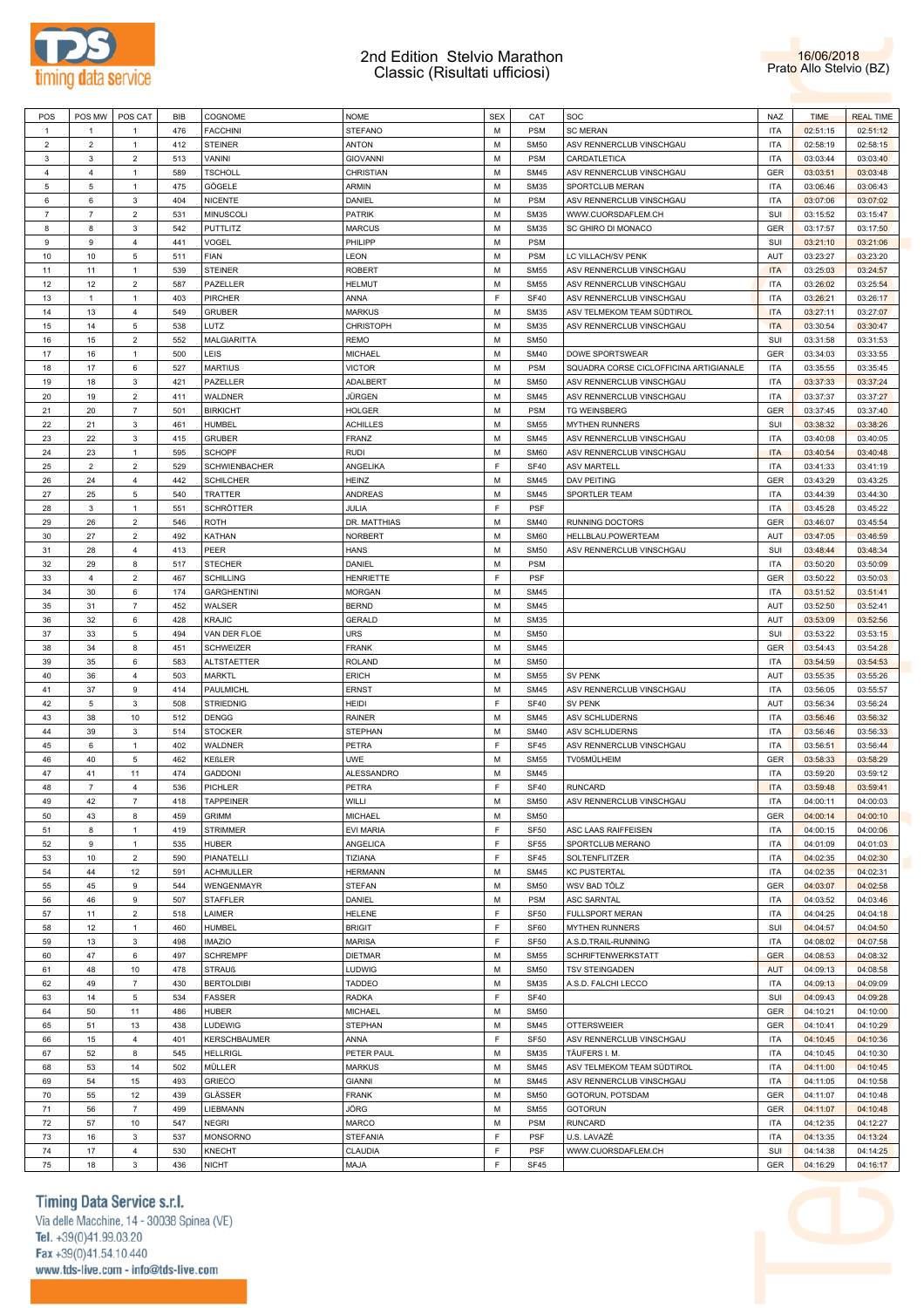

#### 2nd Edition Stelvio Marathon Classic (Risultati ufficiosi)



| POS | POS MW | POS CAT          | <b>BIB</b> | COGNOME                | <b>NOME</b>            | <b>SEX</b> | CAT         | SOC                               | <b>NAZ</b> | <b>TIME</b> | <b>REALTIME</b> |
|-----|--------|------------------|------------|------------------------|------------------------|------------|-------------|-----------------------------------|------------|-------------|-----------------|
| 76  | 58     | 8                | 485        | <b>HESS</b>            | ANDREAS                | M          | <b>SM55</b> |                                   | SUI        | 04:17:03    | 04:16:46        |
| 77  | 59     | 11               | 480        | LODA                   | <b>STEFANO</b>         | М          | <b>PSM</b>  | AS.TRA. ROMA                      | <b>ITA</b> | 04:18:50    | 04:18:42        |
| 78  | 60     | 3                | 491        | KRÜSE                  | <b>ROBERT</b>          | М          | <b>SM60</b> | <b>LSG VORARLBERG</b>             | AUT        | 04:20:16    | 04:20:01        |
|     |        |                  |            |                        |                        |            |             |                                   |            |             |                 |
| 79  | 19     | $\overline{2}$   | 523        | <b>REXER</b>           | HEIKE                  | F          | <b>SF55</b> | LT MALSCH                         | GER        | 04:20:29    | 04:20:14        |
| 80  | 61     | $\overline{4}$   | 592        | PEPE                   | <b>MAURO</b>           | M          | <b>SM40</b> | NUOVA ATLETICA SAMVERGA           | <b>ITA</b> | 04:20:49    | 04:20:40        |
| 81  | 20     | $\overline{1}$   | 409        | PANTE                  | TAMARA MARIANANGE      | F          | SF35        | ASV RENNERCLUB VINSCHGAU          | <b>ITA</b> | 04:20:50    | 04:20:42        |
| 82  | 21     | 5                | 510        | <b>ROVELLI</b>         | <b>FRANCESCA</b>       | F          | <b>PSF</b>  | LAIVES RUNNERS                    | <b>ITA</b> | 04:21:19    | 04:21:08        |
| 83  | 62     | 5                | 287        | LEUCHT                 | STEFFEN                | М          | <b>SM40</b> | MIGHTY MARCS DETOX CLUB           | GER        | 04:21:24    | 04:21:06        |
|     |        |                  |            |                        |                        |            |             |                                   |            |             |                 |
| 84  | 63     | $\overline{4}$   | 521        | <b>KRAFFT</b>          | PETER                  | М          | <b>SM60</b> | SPORT FÜR SPENDEN                 | GER        | 04:21:26    | 04:21:13        |
| 85  | 64     | -1               | 405        | ZISCHG                 | <b>HELMUT</b>          | М          | SM70+       | ASV RENNERCLUB VINSCHGAU          | <b>ITA</b> | 04:21:43    | 04:21:35        |
| 86  | 65     | 13               | 434        | <b>DINTER</b>          | <b>MARTIN</b>          | М          | <b>SM50</b> | L.                                | <b>GER</b> | 04:23:00    | 04:22:48        |
| 87  | 66     | 12               | 443        | HELLER                 | UELI                   | М          | <b>PSM</b>  | PHYSIO&SPORTARENA                 | SUI        | 04:23:35    | 04:23:19        |
| 88  | 67     | 6                | 468        | REIß                   | CHRISTIAN              | М          | <b>SM40</b> | RUNNING KNAPPE04                  | GER        | 04:24:32    | 04:24:09        |
| 89  | 68     | 14               | 407        | <b>FELDER</b>          | <b>GERHARD</b>         | М          | <b>SM50</b> | ASV RENNERCLUB VINSCHGAU          | <b>ITA</b> | 04:25:14    | 04:25:09        |
|     |        |                  |            |                        |                        |            |             |                                   |            |             |                 |
| 90  | 69     | 16               | 548        | MAIRL                  | WERNER                 | М          | <b>SM45</b> | TRAILRUNNING VIENNA               | <b>AUT</b> | 04:25:36    | 04:25:18        |
| 91  | 70     | 5                | 408        | PINGGERA               | HANSI                  | М          | SM60        | ASV RENNERCLUB VINSCHGAU          | <b>ITA</b> | 04:25:51    | 04:25:46        |
| 92  | 22     | 5                | 525        | <b>PERATHONER</b>      | MANUELA                | E          | <b>SF50</b> | ASV GHERDEINA RUNNERS             | <b>ITA</b> | 04:25:51    | 04:25:46        |
| 93  | 71     | 13               | 458        | HOLLAND                | MICHAEL                | M          | <b>PSM</b>  |                                   | GER        | 04:27:20    | 04:27:15        |
| 94  | 72     | $9$              | 504        | <b>BERGER</b>          | <b>GERHARD</b>         | М          | <b>SM55</b> | <b>SV PENK</b>                    | AUT        | 04:27:45    | 04:27:34        |
|     |        |                  |            |                        |                        |            |             |                                   |            |             |                 |
| 95  | 73     | 17               | 543        | PARATSCHA              | <b>ERICH</b>           | М          | <b>SM45</b> | ASV STEINEGG                      | <b>ITA</b> | 04:28:25    | 04:28:11        |
| 96  | 74     | 18               | 479        | <b>BROCKS</b>          | <b>GEORG-FRIEDRICH</b> | М          | <b>SM45</b> | NIETLEBENER HEIDESCHNUCKEN        | GER        | 04:31:12    | 04:31:00        |
| 97  | 75     | 10               | 550        | KAUFMANN               | <b>BERNHARD</b>        | М          | <b>SM55</b> | ASV TELMEKOM TEAM SÜDTIROL        | <b>ITA</b> | 04:31:45    | 04:31:39        |
| 98  | 76     | 19               | 427        | <b>CERIANI</b>         | MAURIZIO               | М          | <b>SM45</b> | <b>MANERANNERS</b>                | <b>ITA</b> | 04:32:28    | 04:32:18        |
| 99  | 77     | 7                | 579        | LUDOVIT                | <b>VCLAN</b>           | М          | <b>SM40</b> | LUVIT PARTIZÁNSKE                 | <b>SLO</b> | 04:33:13    | 04:33:00        |
|     |        |                  |            |                        |                        | М          |             |                                   | <b>ITA</b> |             |                 |
| 100 | 78     | 8                | 580        | <b>EXPOSITO CANDIA</b> | <b>SIMON</b>           |            | <b>SM40</b> |                                   |            | 04:34:06    | 04:33:44        |
| 101 | 79     | 15               | 465        | <b>SUPPIGER</b>        | DANIEL                 | М          | <b>SM50</b> | JOGGERTRÄFF PFÄFFIKON             | SUI        | 04:35:15    | 04:34:54        |
| 102 | 23     | $\mathsf 3$      | 453        | <b>WOLFINGER</b>       | ELKE                   | F          | <b>SF55</b> |                                   | GER        | 04:35:56    | 04:35:42        |
| 103 | 24     | 4                | 593        | KUEN                   | MARIA                  | F          | <b>SF55</b> |                                   | AUT        | 04:35:56    | 04:35:41        |
| 104 | 80     | $9$              | 495        | FENZI                  | <b>GIORGIO</b>         | M          | <b>SM40</b> |                                   | <b>ITA</b> | 04:36:05    | 04:35:51        |
|     |        |                  |            |                        |                        |            |             |                                   |            |             |                 |
| 105 | 81     | 20               | 496        | BILLI                  | <b>GIUSEPPE</b>        | М          | <b>SM45</b> | ASD TOSCO-ROMAGNOLA               | <b>ITA</b> | 04:38:31    | 04:38:19        |
| 106 | 82     | 11               | 533        | <b>RATSCHILLER</b>     | <b>JOSEF</b>           | М          | <b>SM55</b> | <b>ASV MARTELL</b>                | <b>ITA</b> | 04:38:47    | 04:38:40        |
| 107 | 83     | 14               | 445        | ARNOLDI                | ANDREA                 | М          | <b>PSM</b>  | PHYSIO & SPORTARENA               | SUI        | 04:39:38    | 04:39:21        |
| 108 | 84     | $9$              | 489        | <b>DORIA</b>           | <b>MASSIMO</b>         | M          | <b>SM35</b> |                                   | <b>ITA</b> | 04:40:39    | 04:40:28        |
| 109 | 85     | 12               | 435        | MODROK                 | <b>ALFRED</b>          | М          | <b>SM55</b> | ROAD RUNNERS TUTZING              | GER        | 04:42:32    | 04:42:17        |
| 110 | 86     | 16               | 449        |                        |                        | M          | <b>SM50</b> |                                   | GER        |             |                 |
|     |        |                  |            | NIEDERPRÜM             | <b>MARTIN</b>          |            |             | ICH LAUFE NUR FÜR MICH            |            | 04:42:39    | 04:42:25        |
| 111 | 87     | 10               | 470        | POPOV                  | <b>EVGENI</b>          | М          | <b>SM40</b> | RUNNING BIKER BERLIN              | GER        | 04:45:12    | 04:44:53        |
| 112 | 88     | 10               | 469        | EBERHARDT              | JÖRG                   | М          | <b>SM35</b> | RUNNING BIKER BERLIN              | GER        | 04:45:12    | 04:44:54        |
| 113 | 89     | 11               | 425        | LOVRANICH              | JÜRGEN                 | М          | <b>SM35</b> | ATHLETENSCHMIEDE WALPERSBACH      | AUT        | 04:46:02    | 04:45:42        |
| 114 | 90     | 21               | 426        | LOVRANICH              | <b>GERHARD</b>         | M          | <b>SM45</b> | LOVI RAZING                       | AUT        | 04:46:02    | 04:45:42        |
| 115 | 91     | 6                | 429        | ZOTTL                  | PETER                  | М          | <b>SM60</b> |                                   | SUI        | 04:48:44    | 04:48:27        |
|     | 92     | 22               | 490        | PEINL                  | CHRISTIAN              | М          | <b>SM45</b> |                                   | GER        |             |                 |
| 116 |        |                  |            |                        |                        |            |             |                                   |            | 04:49:44    | 04:49:30        |
| 117 | 93     | 15               | 488        | <b>PROSERPIO</b>       | ANDREAS                | М          | <b>PSM</b>  |                                   | <b>ITA</b> | 04:49:45    | 04:49:31        |
| 118 | 25     | 6                | 581        | <b>BONASSI</b>         | CLAUDIA                | F          | <b>SF40</b> |                                   | <b>ITA</b> | 04:51:15    | 04:51:05        |
| 119 | 94     | 17               | 522        | COLOMBO                | ALBERTO                | M          | <b>SM50</b> |                                   | <b>ITA</b> | 04:51:23    | 04:51:18        |
| 120 | 95     | 23               | 541        | <b>QUADRI</b>          | <b>MAURO</b>           | M          | <b>SM45</b> | POLISPORTIVA LIBERTAS CERNUSCHESE | <b>ITA</b> | 04:54:00    | 04:53:50        |
| 121 | 26     | 6                | 524        | SANDOVA                | ANDREA                 | F          | <b>PSF</b>  |                                   | SUI        | 04:57:14    | 04:56:55        |
| 122 | 96     |                  | 424        |                        |                        | M          | <b>SM35</b> |                                   | GER        |             |                 |
|     |        | 12               |            | GEELAN                 | <b>STEVEN</b>          |            |             |                                   |            | 04:58:32    | 04:58:13        |
| 123 | 97     | $\overline{7}$   | 594        | THALER                 | <b>JOSEF</b>           | М          | <b>SM60</b> |                                   | <b>AUT</b> | 04:58:41    | 04:58:25        |
| 124 | 27     | $\overline{7}$   | 417        | ANGERER                | <b>DOLORES</b>         | F          | <b>SF40</b> | ASV RENNERCLUB VINSCHGAU          | <b>ITA</b> | 04:59:21    | 04:59:11        |
| 125 | 98     | 24               | 440        | DA RU                  | <b>GIOVANNI</b>        | М          | <b>SM45</b> | GRAPPOLO                          | <b>ITA</b> | 04:59:57    | 04:59:52        |
| 126 | 28     | $\,6\,$          | 450        | <b>STOTZ</b>           | <b>BIRGIT</b>          | F          | <b>SF50</b> |                                   | GER        | 05:00:08    | 04:59:59        |
| 127 | 29     | $\overline{4}$   | 437        | CAVALLO                | ANNA                   | F          | <b>SF45</b> | CASTELNUOVO RANGONE               | <b>ITA</b> | 05:04:12    | 05:04:06        |
|     | 99     | 18               | 457        | KÖRBER                 | RENÉ                   | М          | <b>SM50</b> |                                   | GER        |             |                 |
| 128 |        |                  |            |                        |                        |            |             | HOT SOCKS LEUTENBACH              |            | 05:07:11    | 05:06:56        |
| 129 | 100    | 8                | 471        | WITTIG                 | GÜNTER                 | М          | <b>SM60</b> | DAV                               | GER        | 05:16:48    | 05:16:30        |
| 130 | 30     | $\bf8$           | 422        | SUMECOVA               | <b>KATARINA</b>        | F          | <b>SF40</b> | <b>ROBELINA</b>                   | GER        | 05:20:27    | 05:20:14        |
| 131 | 101    | $\mathbf{1}$     | 410        | SPISS                  | EDUARD                 | М          | <b>SM65</b> | ASV RENNERCLUB VINSCHGAU          | <b>ITA</b> | 05:20:28    | 05:20:14        |
| 132 | 102    | 13               | 482        | <b>BÜRGER</b>          | <b>BERND</b>           | М          | <b>SM55</b> | <b>GMRL-VEREIN</b>                | GER        | 05:29:23    | 05:29:14        |
| 133 | 31     | $\overline{7}$   | 447        | <b>REUß</b>            | SYLVIA                 | F          | <b>SF50</b> |                                   | GER        | 05:29:24    | 05:29:09        |
|     |        |                  |            |                        |                        |            |             |                                   |            |             |                 |
| 134 | 103    | $\boldsymbol{9}$ | 483        | HOLZHEUER              | <b>ADOLF</b>           | М          | <b>SM60</b> | RUNNING COMPANY                   | GER        | 05:34:55    | 05:34:43        |
| 135 | 32     | $\sqrt{5}$       | 484        | HOLZHEUER              | HILDEGARD              | F          | <b>SF55</b> | RUNNING MARATHON                  | <b>GER</b> | 05:34:55    | 05:34:44        |
| 136 | 104    | 25               | 586        | <b>GUINDANI</b>        | <b>STEFANO</b>         | М          | <b>SM45</b> |                                   | <b>ITA</b> | 05:36:55    | 05:36:36        |
| 137 | 33     | $\mathbf{1}$     | 446        | <b>OOSTERWIJK</b>      | LOES                   | F          | $\sim$      | PHYSIO & SPORTARENA               | SUI        | 05:51:11    | 05:50:55        |
| 138 | 34     | $\overline{7}$   | 487        | ERNERT-TIPPALAWONG     | ANNE                   | F          | PSF         |                                   | SUI        | 05:51:12    | 05:50:55        |
|     |        |                  |            |                        |                        |            |             |                                   |            |             |                 |
| 139 | 105    | 10               | 448        | SCHNITZLER             | <b>DIETER</b>          | М          | <b>SM60</b> |                                   | GER        | 05:59:43    | 05:59:25        |
| 140 | 106    | 26               | 516        | <b>GRAZIOLI</b>        | <b>DAVIDE</b>          | М          | <b>SM45</b> | ALMOSTHERE ASD                    | <b>ITA</b> | 06:47:26    | 06:47:16        |
| 141 | 107    | 27               | 515        | <b>GRAZIOLI</b>        | <b>FABIO</b>           | М          | <b>SM45</b> | VERDE PISELLO GROUP MILANO        | <b>ITA</b> | 06:47:28    | 06:47:17        |
| 142 | 35     | $\boldsymbol{9}$ | 509        | DE CHIARA              | <b>ROBERTA</b>         | F          | <b>SF40</b> |                                   | <b>ITA</b> | 06:47:29    | 06:47:18        |
| 143 | 36     | $\mathbf{1}$     | 532        | KIEFER                 | INGE                   | F          | SF70+       | LT/ETTLINGEN                      | GER        | 07:15:28    | 07:15:05        |
|     |        | $\overline{2}$   | 433        |                        |                        | М          | SM70+       |                                   | GER        |             |                 |
| 144 | 108    |                  |            | <b>BIEDERMANN</b>      | <b>WOLFGANG</b>        |            |             | LT SC-SAD / FFM SPIRIDON          |            | 07:35:36    | 07:35:17        |
| 145 | 109    | $\overline{2}$   | 466        | PERTSCH                | <b>HANS</b>            | М          | <b>SM65</b> | ET PIRMASENS                      | GER        | 07:42:15    | 07:42:15        |
| 146 | 110    | $\mathbf 3$      | 455        | <b>EISCHEN</b>         | <b>JEANNOT</b>         | М          | SM70+       |                                   | <b>LUX</b> | 07:45:00    | 07:44:36        |
| 147 | 111    | $\overline{4}$   | 520        | <b>TORNUSCIOLO</b>     | <b>GIOVANNI</b>        | М          | SM70+       | AMATORI PODISMO BENEVENTO         | <b>ITA</b> | 08:06:55    | 08:06:35        |

Timing Data Service s.r.l.

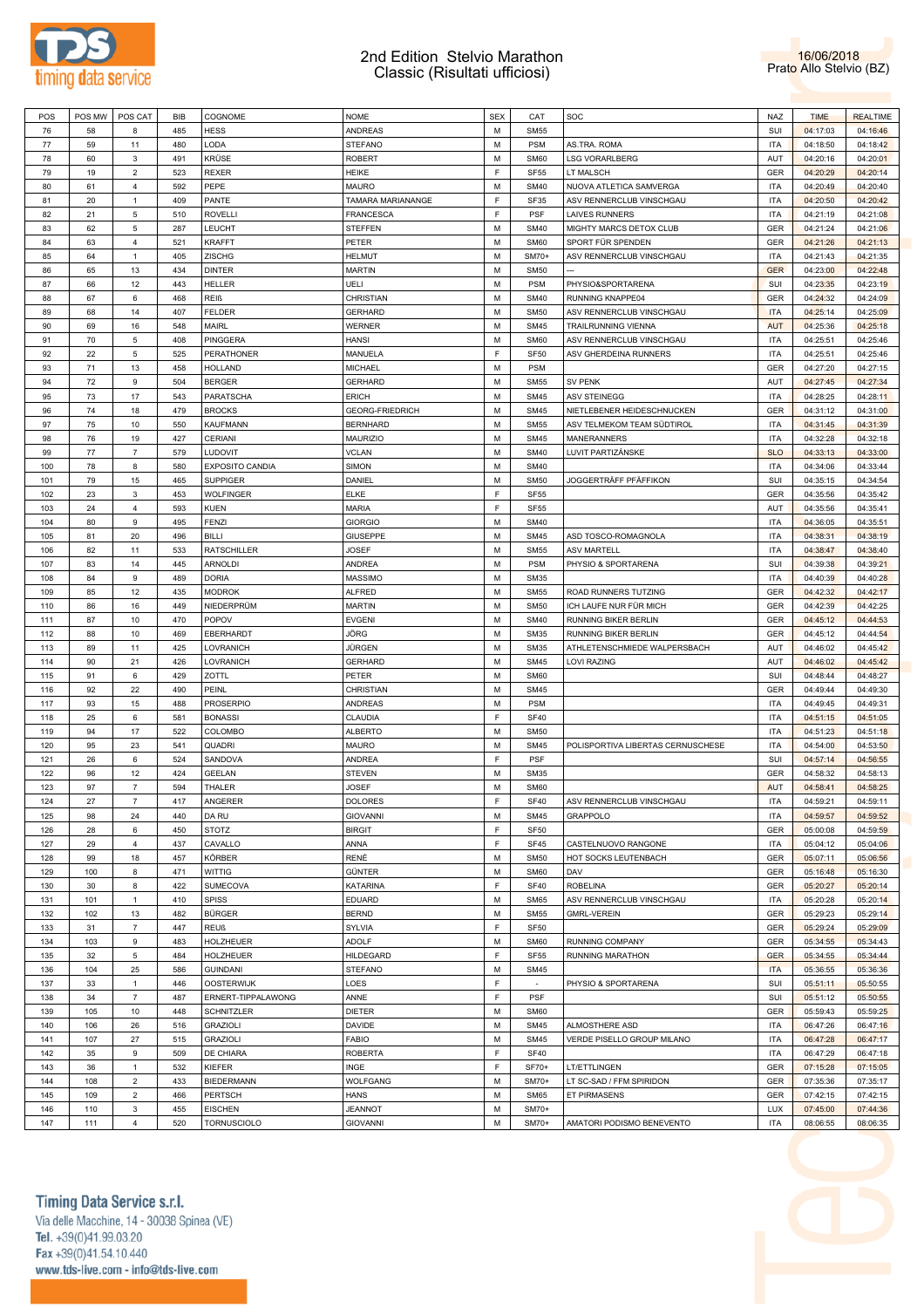

### 2nd Edition Stelvio Marathon Short Distance (Risultati ufficiosi)



| POS            | POS MW         | POS CAT                 | <b>BIB</b> | COGNOME            | <b>NOME</b>       | <b>SEX</b> | CAT            | soc                              | <b>NAZ</b> | <b>TIME</b> | <b>REAL TIME</b> |
|----------------|----------------|-------------------------|------------|--------------------|-------------------|------------|----------------|----------------------------------|------------|-------------|------------------|
| $\mathbf{1}$   | $\mathbf{1}$   |                         | 615        | <b>ERHARD</b>      | <b>ALEX</b>       | M          | M1             | <b>DYNAFIT</b>                   | <b>ITA</b> | 01:22:19    | 01:22:19         |
| $\overline{2}$ | $\overline{2}$ | $\overline{2}$          | 626        | CHIERA             | <b>FRANCO</b>     | M          | M <sub>1</sub> | <b>BASE RUNNING</b>              | <b>ITA</b> | 01:23:11    | 01:23:11         |
| 3              | 3              | 3                       | 638        | OBEXER             | <b>ANDREAS</b>    | M          | M1             | LAUFCLUB PUSTERTAL               | <b>ITA</b> | 01:24:00    | 01:24:00         |
| $\overline{4}$ | $\overline{4}$ | $\mathbf{1}$            | 628        | <b>SCHÜTZ</b>      | WALTER            | M          | M <sub>2</sub> | ASV RENNERCLUB VINSCHGAU         | ITA        | 01:25:50    | 01:25:50         |
| 5              | 5              | $\overline{2}$          | 811        | <b>KRITZINGER</b>  | <b>MANFRED</b>    | M          | M <sub>2</sub> | <b>SG EISACKTAL</b>              | <b>ITA</b> | 01:26:40    | 01:26:40         |
| 6              | 6              | $\overline{\mathbf{4}}$ | 606        | <b>STOCKER</b>     | EWALD             | M          | M1             | ASV RENNERCLUB VINSCHGAU         | <b>ITA</b> | 01:29:15    | 01:29:15         |
| $\overline{7}$ | $\overline{7}$ | 5                       | 603        | <b>RUFINATSCHA</b> | <b>WERNER</b>     | M          | M1             | ASV RENNERCLUB VINSCHGAU         | <b>ITA</b> | 01:30:34    | 01:30:34         |
| 8              | 8              | 6                       | 635        | <b>PIRCHER</b>     | <b>ARMIN</b>      | M          | M1             |                                  | <b>ITA</b> | 01:33:38    | 01:33:38         |
| 9              | $\mathbf{1}$   | $\mathbf{1}$            | 627        | L'EPEE             | <b>SARAH</b>      | E          | F1             | ATLETICA SETTIMESE               | <b>ITA</b> | 01:39:20    | 01:39:20         |
| 10             | 9              | $\overline{7}$          | 625        | <b>SARTORI</b>     | <b>ALESSANDRO</b> | M          | M1             | CR CASSA DI RISPARMIO DI BOLZANO | <b>ITA</b> | 01:41:11    | 01:41:11         |
| 11             | $\overline{2}$ | $\overline{2}$          | 602        | <b>SCHÖPF</b>      | ANNEMARIE         | E          | F1             | ASV RENNERCLUB VINSCHGAU         | <b>ITA</b> | 01:41:47    | 01:41:47         |
| 12             | 10             | 3                       | 636        | <b>STRIMMER</b>    | <b>ANDREAS</b>    | M          | M <sub>2</sub> | ASC LAAS RAIFFEISEN              | <b>ITA</b> | 01:44:28    | 01:44:28         |
| 13             | 11             | 8                       | 634        | <b>SCHWARZ</b>     | <b>MICHAEL</b>    | M          | M1             |                                  | <b>ITA</b> | 01:47:21    | 01:47:21         |
| 14             | 12             | $\overline{4}$          | 619        | WIESER             | <b>JOACHIM</b>    | M          | M <sub>2</sub> | LAUFVEREIN ASV FREIENFELD        | <b>ITA</b> | 01:47:36    | 01:47:36         |
| 15             | 13             | 5                       | 605        | PILSER             | <b>HUBERT</b>     | M          | M <sub>2</sub> | ASV RENNERCLUB VINSCHGAU         | <b>ITA</b> | 01:50:17    | 01:50:17         |
| 16             | 14             | 9                       | 614        | <b>FINK</b>        | MAXIMILIAN        | M          | M1             | LAUFVEREIN ASV FREIENFELD        | <b>ITA</b> | 01:55:46    | 01:55:46         |
| 17             | 3              | 3                       | 616        | <b>SCAPIN</b>      | DANIELA           | E          | F1             | ATL G.S. MIOTTI ARCISATE         | <b>ITA</b> | 01:58:05    | 01:58:05         |
| 18             | $\overline{4}$ | $\mathbf{1}$            | 604        | <b>SCHÜTZ</b>      | <b>ILSE</b>       | E          | F2             | ASV RENNERCLUB VINSCHGAU         | <b>ITA</b> | 02:00:13    | 02:00:13         |
| 19             | 15             | 6                       | 624        | <b>AICHNER</b>     | <b>HERMANN</b>    | M          | M <sub>2</sub> | <b>ASV NIEDERDORF</b>            | <b>ITA</b> | 02:00:28    | 02:00:28         |
| 20             | 5              | 4                       | 620        | <b>FONTANA</b>     | <b>BARBARA</b>    | E          | F <sub>1</sub> | <b>ASV FREIENFELD</b>            | ITA        | 02:00:36    | 02:00:36         |
| 21             | 16             | $\overline{7}$          | 629        | <b>DAMIOLI</b>     | <b>ALBERTO</b>    | M          | M <sub>2</sub> | RUNNING CAZZAGO SAN MARTINO      | <b>ITA</b> | 02:03:59    | 02:03:59         |
| 22             | 17             | 10                      | 618        | <b>TELSER</b>      | <b>MARTIN</b>     | M          | M1             | ASV SCHLUDERNS                   | <b>ITA</b> | 02:05:33    | 02:05:33         |
| 23             | 18             | 11                      | 610        | <b>PETERMANN</b>   | <b>HARALD</b>     | M          | M1             | <b>RUNNING CHAOS</b>             | <b>GER</b> | 02:10:23    | 02:10:23         |
| 24             | 19             | 12                      | 611        | <b>RONDININI</b>   | <b>GIANNI</b>     | M          | M1             | <b>OVERCOME</b>                  | <b>ITA</b> | 02:13:03    | 02:13:03         |
| 25             | 6              | $\overline{2}$          | 622        | <b>KASTNER</b>     | <b>INGRID</b>     | E          | F <sub>2</sub> | LT MALSCH                        | <b>GER</b> | 02:14:31    | 02:14:31         |
| 26             | 20             | 8                       | 631        | <b>RUAZ</b>        | <b>MAURIZIO</b>   | M          | M <sub>2</sub> |                                  | <b>ITA</b> | 02:15:13    | 02:15:13         |
| 27             | $\overline{7}$ | 5                       | 633        | <b>TELSER</b>      | <b>GERTRAUD</b>   | E          | F <sub>1</sub> | <b>ASV SCHLUDERNS</b>            | <b>ITA</b> | 02:17:37    | 02:17:37         |
| 28             | 8              | 6                       | 607        | KATHAGE            | SUSANNE           | F.         | F <sub>1</sub> | MARATHON MÜLHEIM                 | <b>GER</b> | 02:18:43    | 02:18:43         |
| 29             | 9              | $\overline{7}$          | 630        | <b>SCAPIN</b>      | SAMANTHA          | E          | F <sub>1</sub> |                                  | <b>ITA</b> | 02:20:31    | 02:20:31         |
| 30             | 10             | 8                       | 632        | <b>BLAAS</b>       | EVI               | E          | F1             | <b>ASV SCHLUDERNS</b>            | <b>ITA</b> | 02:21:28    | 02:21:28         |
| 31             | 11             | 3                       | 617        | PFLÄSTERER         | CLAUDIA           | E          | F <sub>2</sub> | <b>WOINEMER RUNNERS</b>          | <b>GER</b> | 02:28:31    | 02:28:31         |
| 32             | 12             | 9                       | 609        | <b>BETTIN</b>      | <b>SIMONETTA</b>  | E          | F <sub>1</sub> | ATL. AUDACE NOALE                | <b>ITA</b> | 02:42:21    | 02:42:21         |
| 33             | 13             | 10                      | 637        | <b>MERCANDORO</b>  | <b>SERENA</b>     | E          | F <sub>1</sub> | PACER GLI ORIGINALI              | <b>ITA</b> | 02:48:07    | 02:48:07         |
| 34             | 21             | 9                       | 608        | <b>FOLEGATI</b>    | <b>GABRIELE</b>   | M          | M <sub>2</sub> | ATL. AUDACE NOALE                | <b>ITA</b> | 03:05:43    | 03:05:43         |



Timing Data Service s.r.l.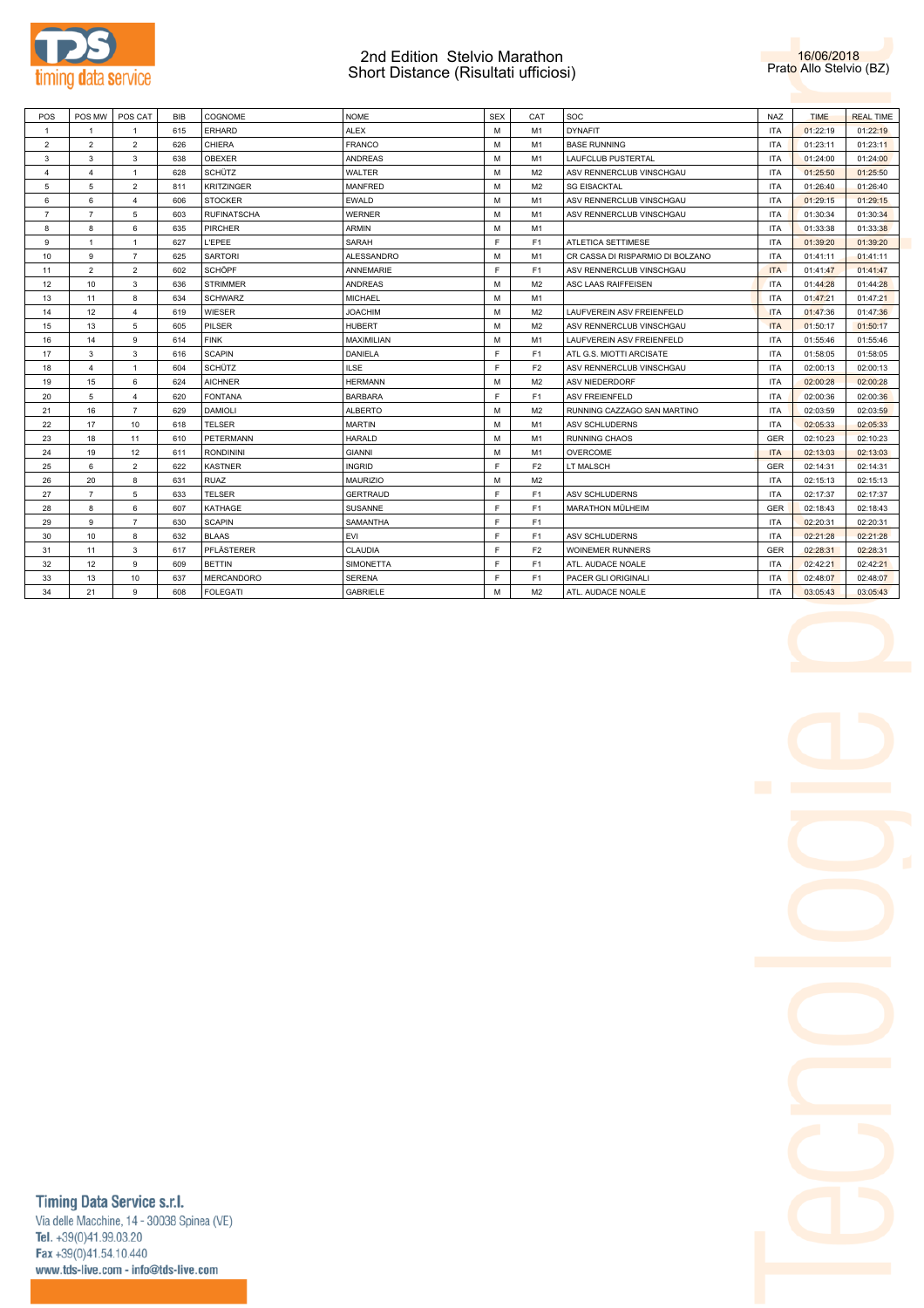

## 2nd Edition Stelvio Marathon Just for Fun Marathon (Risultati ufficiosi)



| <b>BIB</b> | <b>COGNOME</b>   | <b>NOME</b>      | <b>SEX</b> | CAT     | <b>SOC</b>              | <b>NAZ</b> | <b>TIME</b> | <b>REAL TIME</b> |
|------------|------------------|------------------|------------|---------|-------------------------|------------|-------------|------------------|
| 353        | <b>BERGMANN</b>  | <b>TORSTEN</b>   | M          | Unica M | ATS-HOHENLIMBURG-NAHMER | GER        | 06:53:49    | 06:53:08         |
| 369        | <b>BREITNER</b>  | <b>CHRISTOPH</b> | м          | $\sim$  |                         | GER        | 05:49:55    | 05:49:40         |
| 364        | <b>EDELMANN</b>  | RENÉ             | м          | Unica M |                         | SUI        | 07:14:51    | 07:14:28         |
| 363        | ERHARD           | <b>MARKUS</b>    | M          | Unica M | <b>TRAILRUN LORÜNS</b>  | AUT        | 06:59:04    | 06:58:37         |
| 358        | <b>MANCZAK</b>   | <b>MICHAEL</b>   | M          | Unica M | <b>VFL BRANDENBURG</b>  | GER        | 06:59:23    | 06:58:55         |
| 355        | RAVASI           | <b>GIORGIO</b>   | м          | Unica M |                         | <b>ITA</b> | 07:14:57    | 07:14:46         |
| 360        | <b>RISENBERG</b> | <b>DMITRY</b>    | м          | Unica M |                         | <b>RUS</b> | 05:27:06    | 05:26:41         |
| 362        | <b>RÖTHLIN</b>   | ANDREA           | F.         | Unica F | <b>FLÜBO</b>            | SUI        | 05:49:45    | 05:49:29         |
| 365        | <b>SCHMIED</b>   | <b>NADINE</b>    |            | Unica F |                         | SUI        | 06:44:56    | 06:44:32         |
| 356        | <b>STÄHLI</b>    | <b>FRITZ</b>     | M          | Unica M | MÄNNERRIEGE BRÜTTEN     | SUI        | 05:42:34    | 05:42:27         |
| 359        | <b>TAKANO</b>    | <b>TAISHI</b>    | M          | Unica M |                         | GER        | 08:06:24    | 08:05:43         |
| 374        | <b>WUERZER</b>   | <b>RENE</b>      | M          | Unica M |                         | SUI        | 06:06:07    | 06:05:41         |
| 361        | YAMAMOTO         | <b>MICHIHIKO</b> | м          | Unica M | <b>HASHIRITAI</b>       | GER        | 07:26:46    | 07:26:07         |

Timing Data Service s.r.l.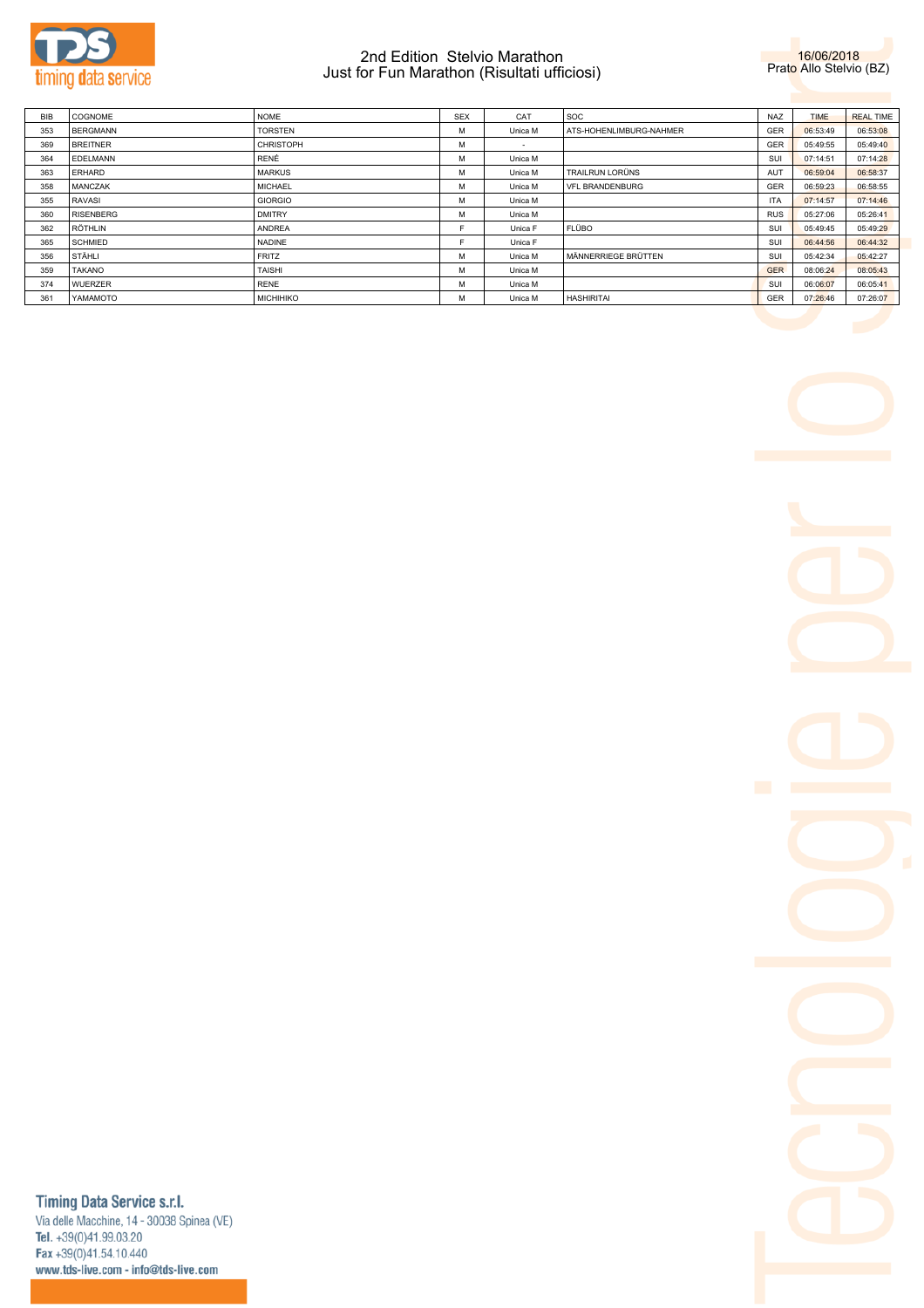

### 2nd Edition Stelvio Marathon Just for Fun Classic (Risultati ufficiosi)



| <b>BIB</b> | COGNOME               | <b>NOME</b>           | <b>SEX</b> | CAT     | <b>SOC</b>                | <b>NAZ</b> | <b>TIME</b> | <b>REAL TIME</b> |
|------------|-----------------------|-----------------------|------------|---------|---------------------------|------------|-------------|------------------|
| 560        | <b>BERGER</b>         | <b>ROLAND</b>         | M          | Unica M | READY4STELVIO             | <b>GER</b> | 04:29:42    | 04:29:24         |
| 556        | <b>BLACH</b>          | <b>GISA</b>           | E          | Unica F |                           | GER        | 06:07:10    | 06:06:56         |
| 584        | CAVALLERO             | <b>MARCO</b>          | M          | Unica M |                           | <b>ITA</b> | 04:04:53    | 04:04:45         |
| 567        | <b>ENKIRCH</b>        | <b>ELKE</b>           | F.         | Unica F | MIRKO'S RUNNING TEAM      | GER        | 05:02:07    | 05:01:52         |
| 566        | <b>ENKIRCH</b>        | <b>THOMAS</b>         | M          | Unica M | MIRKO'S RUNNING TEAM      | GER        | 05:01:17    | 05:01:01         |
| 588        | <b>GERMANN</b>        | KATHARINA             | F.         | Unica F |                           | SUI        | 04:49:43    | 04:49:32         |
| 563        | <b>GHYSENS</b>        | <b>WOUTER</b>         | M          | Unica M |                           | <b>BEL</b> | 04:34:00    | 04:33:47         |
| 576        | <b>HEINISCH</b>       | <b>EWALD</b>          | M          | Unica M | RUNNING DELL'LATTE        | <b>ITA</b> | 03:58:53    | 03:58:45         |
| 559        | <b>HOFFMANN</b>       | <b>DETLEF</b>         | M          | Unica M | READY4STELVIO             | GER        | 05:27:50    | 05:27:33         |
| 561        | <b>KECK</b>           | <b>GERHARD</b>        | M          | Unica M | READY4STELVIO             | GER        | 05:08:00    | 05:07:43         |
| 578        | <b>KUEHNE</b>         | <b>URS</b>            | M          | Unica M |                           | <b>SUI</b> | 03:46:52    | 03:46:39         |
| 562        | <b>LIST</b>           | <b>KONRAD</b>         | M          | Unica M | <b>HUGO</b>               | <b>GER</b> | 04:09:15    | 04:08:59         |
| 569        | <b>MAZUREK</b>        | <b>MARCIN</b>         | M          | Unica M |                           | POL        | 03:30:48    | 03:30:42         |
| 582        | NIEDEREGGER           | <b>THOMAS</b>         | M          | Unica M | <b>ENERGIE VON DAHEIM</b> | <b>ITA</b> | 02:46:52    | 02:46:49         |
| 571        | <b>NIKELSKI</b>       | <b>ROLF</b>           | M          | Unica M | ULG VFL BRACKENHEIM       | <b>GER</b> | 04:56:24    | 04:56:04         |
| 553        | PAULMICHL             | <b>VALENTIN</b>       | M          | Unica M | ASV RENNERCLUB VINSCHGAU  | <b>ITA</b> | 04:52:58    | 04:52:47         |
| 477        | <b>PETRIMARI</b>      | <b>CRISTIAN</b>       | M          | Unica M | PHYSIO & SPORTARENA       | <b>NED</b> | 04:04:12    | 04:04:12         |
| 573        | <b>PRZYWIECZERSKI</b> | PAWEL                 | M          | Unica M |                           | <b>POL</b> | 04:27:20    | 04:27:15         |
| 558        | <b>RESCH</b>          | <b>MICHAEL</b>        | M          | Unica M | READY4STELVIO             | GER        | 05:10:13    | 05:09:56         |
| 577        | <b>RIEDL</b>          | <b>HANSPETER</b>      | M          | Unica M |                           | <b>ITA</b> | 04:21:42    | 04:21:34         |
| 572        | <b>SCHMID</b>         | <b>ARMIN</b>          | M          | Unica M |                           | GER        | 05:08:52    | 05:08:32         |
| 574        | <b>STARREVELD</b>     | YDE                   | M          | Unica M |                           | <b>NED</b> | 04:58:19    | 04:58:00         |
| 570        | <b>STELZER</b>        | <b>FRANZ</b>          | M          | Unica M |                           | GER        | 04:29:25    | 04:29:20         |
| 585        | <b>TESTA</b>          | <b>MARCO GIOVANNI</b> | M          | Unica M |                           | <b>ITA</b> | 04:58:10    | 04:58:03         |
| 565        | <b>VAN KLEEFF</b>     | <b>MARIANNE</b>       | E          | Unica F |                           | SUI        | 06:26:33    | 06:26:15         |
| 554        | <b>VOLKAR</b>         | ZDRAVKO               | M          | Unica M | <b>SD SMARTNO</b>         | <b>SLO</b> | 04:33:45    | 04:33:40         |
| 557        | <b>WEGMANN</b>        | HARALD                | M          | Unica M | ASV. BURGEIS              | <b>ITA</b> | 03:57:03    | 03:56:49         |
| 564        | ZIERNHELD             | KAI                   | M          | Unica M |                           | <b>ITA</b> | 03:59:26    | 03:59:14         |

Timing Data Service s.r.l.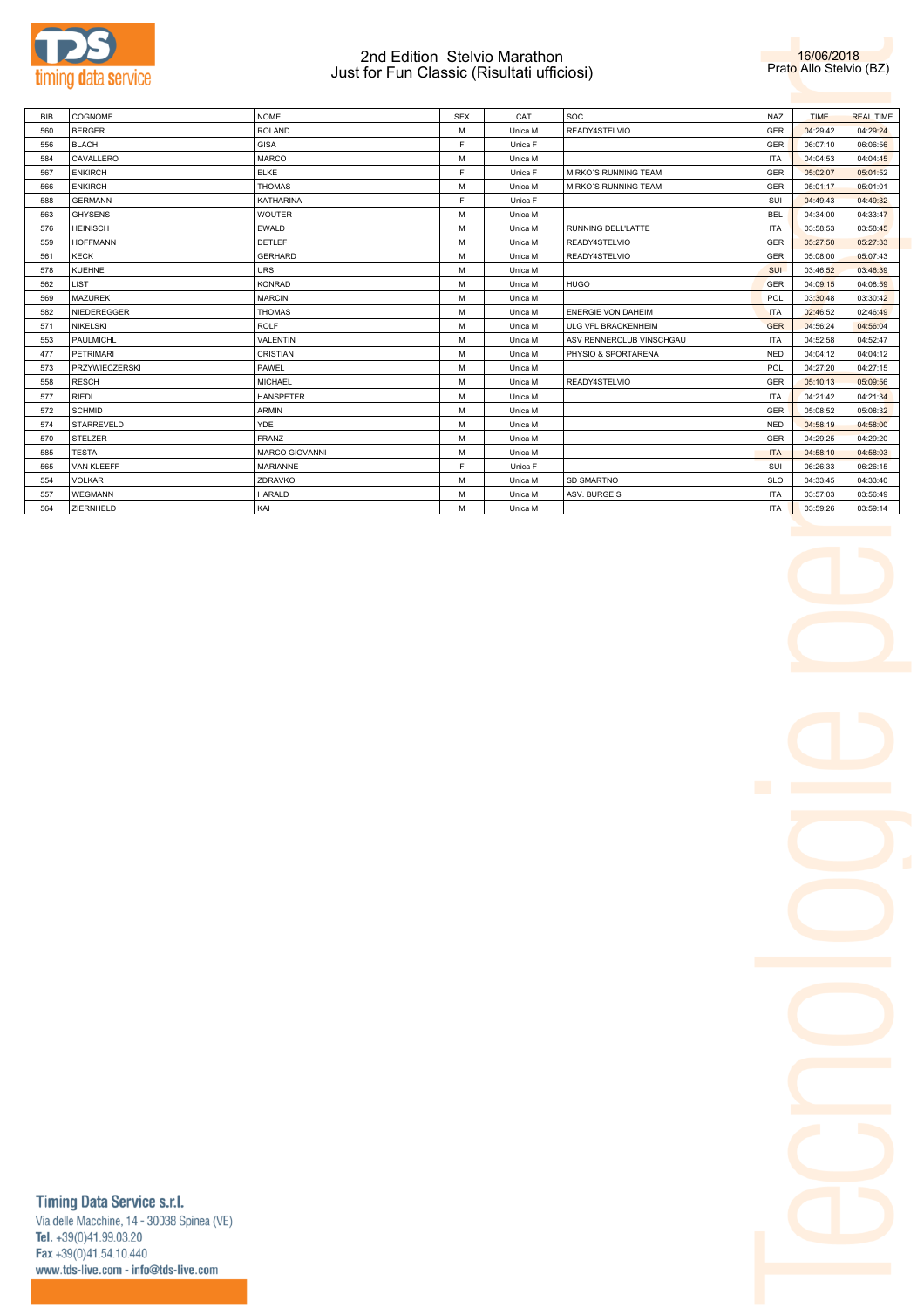

## 2nd Edition Stelvio Marathon Just for Fun Short Distance (Risultati ufficiosi)



| <b>BIB</b> | COGNOME            | <b>NOME</b>       | <b>SEX</b> | CAT     | <b>SOC</b>               | NA7        | <b>TIME</b> | <b>REAL TIME</b> |
|------------|--------------------|-------------------|------------|---------|--------------------------|------------|-------------|------------------|
| 804        | ALZER              | ANNA              | E          | Unica F |                          | <b>GER</b> | 02:58:23    | 02:58:23         |
| 807        | ANGELLOTTI         | <b>SERINO</b>     | M          | Unica M |                          | <b>ITA</b> | 02:17:57    | 02:17:57         |
| 640        | <b>BALDAUF</b>     | <b>ERWIN</b>      | M          | Unica M | ASV RENNERCLUB VINSCHGAU | <b>ITA</b> | 01:37:43    | 01:37:43         |
| 808        | <b>COGLIEVINA</b>  | ANDREA            | M          | Unica M |                          | <b>ITA</b> | 01:14:50    | 01:14:50         |
| 639        | <b>FONTANA</b>     | <b>CHRISITAN</b>  | M          | Unica M | <b>ASV FREIENFELD</b>    | <b>ITA</b> | 02:14:23    | 02:14:23         |
| 649        | GAZZIERO           | LISA              | E          | Unica F |                          | <b>ITA</b> | 02:32:47    | 02:32:47         |
| 643        | <b>GEHLEN</b>      | ANNA              | E          | Unica F | <b>DIE BERGGORILLAS</b>  | <b>GER</b> | 02:24:09    | 02:24:09         |
| 650        | <b>HUMMEL</b>      | ANGELIQUE         | с          | Unica F |                          | SUI        | 02:58:24    | 02:58:24         |
| 809        | <b>IACOLARE</b>    | <b>ANTONIO</b>    | M          | Unica M |                          | <b>ITA</b> | 01:52:34    | 01:52:34         |
| 645        | <b>INZAGHI</b>     | <b>CRISTIAN</b>   | м          | Unica M |                          | <b>ITA</b> | 02:26:07    | 02:26:07         |
| 642        | KLAß               | <b>STEPHAN</b>    | M          | Unica M | <b>DIE BERGGORILLAS</b>  | <b>GER</b> | 02:12:29    | 02:12:29         |
| 803        | KOLL               | <b>ILSE MARIA</b> |            | Unica F |                          | AUT        | 02:39:29    | 02:39:29         |
| 810        | LANGARELLI SELLANI | <b>FEDERICO</b>   | м          | $\sim$  |                          | <b>ITA</b> | 01:59:24    | 01:59:24         |
| 647        | LENGERSDORF        | ULI               | с          | Unica F |                          | <b>GER</b> | 02:14:01    | 02:14:01         |
| 801        | LOHMANN            | <b>YVONNE</b>     |            | Unica F |                          | <b>GER</b> | 02:25:41    | 02:25:41         |
| 641        | LUTZ               | <b>MICHAEL</b>    | м          | Unica M | ASV RENNERCLUB VINSCHGAU | <b>ITA</b> | 01:27:01    | 01:27:01         |
| 648        | SINICATO           | <b>MARTINA</b>    | c          | Unica F |                          | <b>ITA</b> | 02:40:19    | 02:40:19         |



# Timing Data Service s.r.l.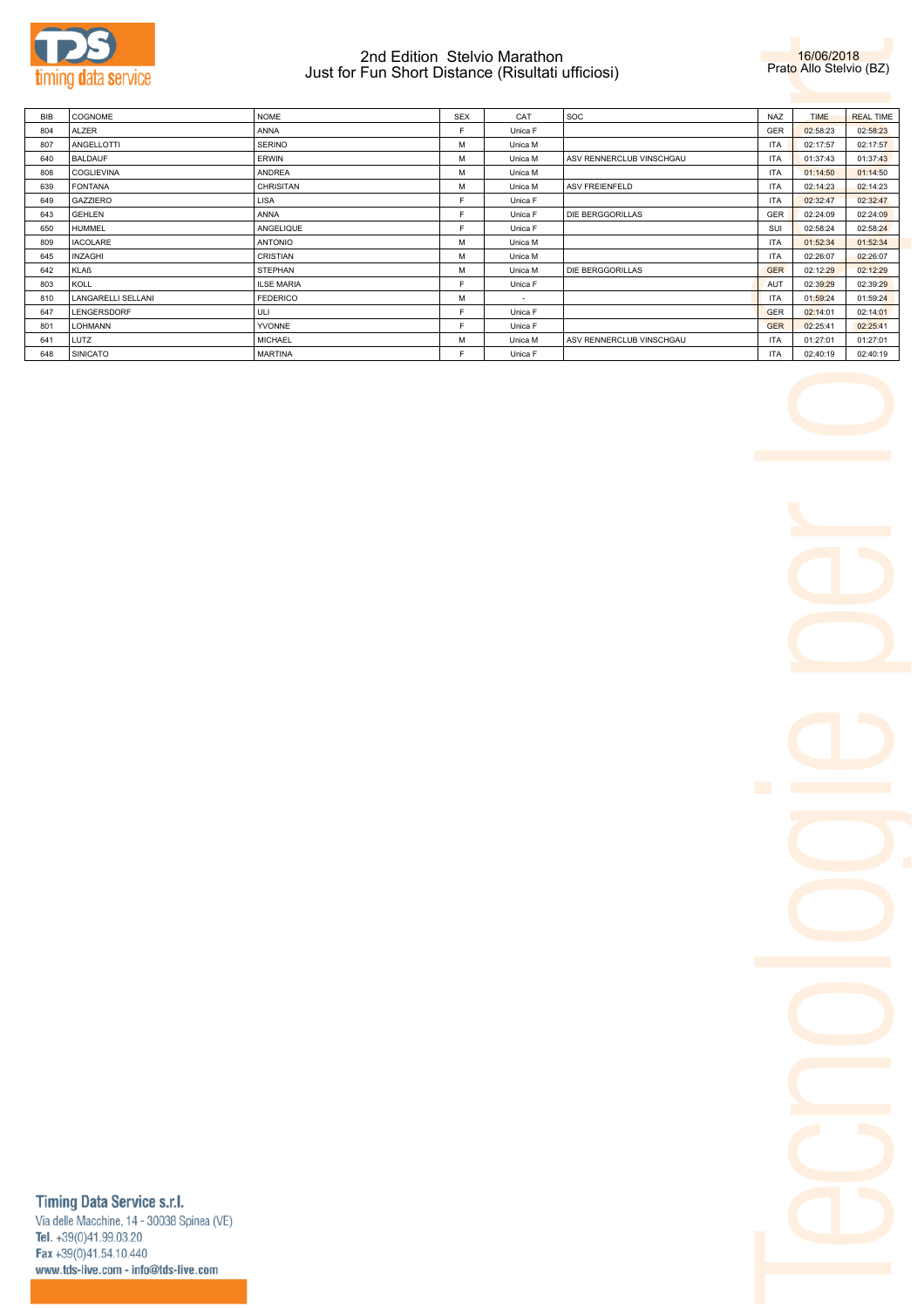

### 2nd Edition Stelvio Marathon Jochmarsch (Risultati ufficiosi)



| BIB | COGNOME           | <b>NOME</b>      | <b>SEX</b> | CAT                      | SOC                        | NAZ        | <b>TIME</b> | <b>REAL TIME</b> |
|-----|-------------------|------------------|------------|--------------------------|----------------------------|------------|-------------|------------------|
| 806 | <b>AICHNER</b>    | <b>MICHAEL</b>   | M          | $\sim$                   |                            | <b>ITA</b> | 05:42:30    | 05:42:15         |
| 745 | ANGERER           | CORNELIA         | F          | $\sim$                   |                            | <b>ITA</b> | 05:56:13    | 05:56:06         |
| 752 | ARIENTI           | <b>STEFANIA</b>  | F          | $\sim$                   | G.S. AVIS SEREGNO          | <b>ITA</b> | 07:22:27    | 07:22:10         |
| 727 | <b>BATIC</b>      | CORRADO          | М          | $\sim$                   | PALESTRA CAPO NORD TRIESTE | <b>ITA</b> | 06:24:58    | 06:24:42         |
| 709 | <b>BERGAMO</b>    | MARCO            | M          | $\sim$                   |                            | <b>ITA</b> | 06:04:38    | 06:04:38         |
| 729 | CARRO             | FRANCESCO        | М          | $\sim$                   |                            | <b>ITA</b> | 05:37:01    | 05:36:45         |
| 719 | COLOMBO           | GIUSEPPE         | M          | $\sim$                   |                            | <b>ITA</b> | 05:24:35    | 05:24:30         |
| 706 | COSTELLA          | ANDREA           | М          | $\sim$                   |                            | <b>ITA</b> | 07:03:19    | 07:03:06         |
| 744 | DELLASEGA         | MANUELA          | F          | $\sim$                   |                            | <b>ITA</b> | 05:55:42    | 05:55:35         |
| 754 | ERHARD WINKLER    | <b>RENATE</b>    | F          | $\sim$                   |                            | <b>ITA</b> | 07:39:13    | 07:38:55         |
| 738 | <b>FELDERER</b>   | <b>HILDEGARD</b> | F          | $\sim$                   |                            | <b>ITA</b> | 05:28:53    | 05:28:40         |
| 758 | <b>FLORA</b>      | <b>FEDERICO</b>  | М          | $\sim$                   |                            | <b>GER</b> | 05:53:14    | 05:52:59         |
| 746 | <b>FLÜCK</b>      | DRES             | M          | $\sim$                   | <b>FLÜBO</b>               | SUI        | 05:26:25    | 05:26:18         |
| 756 | <b>FOLIE</b>      | <b>HERBERT</b>   | М          | $\sim$                   |                            | <b>ITA</b> | 06:30:22    | 06:30:08         |
| 728 | <b>GAHN</b>       | SIGRID           | F          | $\sim$                   |                            | <b>GER</b> | 08:57:06    | 08:56:51         |
| 726 | <b>GARBARI</b>    | LUIGI            | М          | $\sim$                   | PALESTRA CAPO NORD TRIESTE | <b>ITA</b> | 05:03:16    | 05:03:00         |
| 721 | GASPERI           | MICHAELA         | F          | $\sim$                   |                            | <b>ITA</b> | 05:55:05    | 05:54:48         |
| 725 | <b>GRUBER</b>     | WALTRAUD         | F          | $\sim$                   |                            | <b>ITA</b> | 06:01:21    | 06:01:05         |
| 735 | <b>GURSCHLER</b>  | SIMONE           | F          | $\sim$                   |                            | <b>ITA</b> | 04:39:05    | 04:38:58         |
| 739 | <b>HEUBACH</b>    | <b>JOCHEN</b>    | М          | $\sim$                   | STELVIO Q 71               | GER        | 08:38:58    | 08:38:42         |
| 742 | <b>HITTER</b>     | ANITA            | F          | $\sim$                   |                            | <b>ITA</b> | 05:54:04    | 05:53:57         |
|     |                   | CÉLINE           | F          |                          |                            |            |             |                  |
| 723 | KAISER            |                  |            | $\sim$                   | PHYSIO- UND SPORTARENA     | SUI        | 06:39:55    | 06:39:47         |
| 750 | KOCH WALDNER      | BARBARA          | F          | $\sim$                   |                            | <b>ITA</b> | 05:57:24    | 05:57:10         |
| 759 | <b>KOFLER</b>     | <b>STEFAN</b>    | М          | $\sim$                   |                            | <b>ITA</b> | 04:24:39    | 04:24:24         |
| 704 | KOHLSCHMIDT       | <b>KERSTIN</b>   | F          | $\sim$                   | <b>TEAM KOHLSCHMIDT</b>    | GER        | 06:30:26    | 06:30:21         |
| 708 | LENSTRA           | BAS              | М          | $\sim$                   | PHYSIO- & SPORT ARENA      | SUI        | 05:00:51    | 05:00:47         |
| 753 | LONGONI           | EMILIO           | M          | $\sim$                   | G.S. AVIS SEREGNO          | <b>ITA</b> | 07:22:27    | 07:22:12         |
| 705 | MAGGIORE          | <b>GIACOMO</b>   | M          | $\overline{\phantom{a}}$ |                            | <b>ITA</b> | 07:03:20    | 07:03:15         |
| 707 | <b>MONDADORI</b>  | <b>FEDERICO</b>  | M          | $\sim$                   |                            | <b>ITA</b> | 07:03:19    | 07:03:05         |
| 724 | NAMYSLO           | WALTER           | М          | $\sim$                   | LUßHARDTLÄUFER HAMBRÜCKEN  | GER        | 05:26:42    | 05:26:36         |
| 701 | NIEDERMAIR        | ANITA            | F          | $\sim$                   |                            | <b>ITA</b> | 04:53:44    | 04:53:38         |
| 760 | OBWEGESER         | ALEX             | М          | $\sim$                   |                            | <b>ITA</b> | 04:31:19    | 04:31:12         |
| 740 | PESCHKE           | <b>MARIO</b>     | M          | $\sim$                   | <b>TEAM TOMJ</b>           | GER        | 06:07:13    | 06:07:08         |
| 741 | PFAUSLER          | SANDRA           | F          | $\sim$                   |                            | <b>ITA</b> | 05:56:13    | 05:56:06         |
| 743 | PLANGGER          | RENATE           | F          | $\sim$                   |                            | <b>ITA</b> | 06:00:09    | 06:00:01         |
| 717 | POLIN             | ANNEGRET         | F          | $\sim$                   |                            | <b>ITA</b> | 06:00:29    | 06:00:26         |
| 748 | <b>POLIN</b>      | PETRA            | F          | $\sim$                   |                            | <b>ITA</b> | 05:49:05    | 05:48:59         |
| 737 | SAGMEISTER        | ANDREA ELISABETH | F          | $\sim$                   |                            | <b>ITA</b> | 05:55:06    | 05:54:51         |
| 805 | SAGMEISTER        | MARGARETH        | F          | $\sim$                   |                            | <b>ITA</b> | 05:56:05    | 05:55:51         |
| 730 | SCHÜTZ            | <b>GUDRUN</b>    | F          | $\sim$                   |                            | <b>ITA</b> | 06:00:30    | 06:00:26         |
| 751 | <b>SCHWARZ</b>    | <b>MARLIES</b>   | F          | $\sim$                   |                            | <b>ITA</b> | 05:56:46    | 05:56:40         |
| 444 | SMAGIN            | LIA SUVI         | F          | $\sim$                   |                            | SUI        | 04:43:49    | 04:43:41         |
| 702 | SONA              | SANDRA           | F          | $\sim$                   |                            | GER        | 05:35:46    | 05:35:42         |
| 747 | SPÄTH             | ANGELIKA         | F          | $\overline{\phantom{a}}$ |                            | GER        | 05:22:06    | 05:21:53         |
| 755 | <b>STECK</b>      | <b>ANDREA</b>    | F          | $\sim$                   |                            | <b>ITA</b> | 07:39:12    | 07:38:54         |
| 710 | <b>STIERMAN</b>   | <b>MARRIT</b>    | F          | $\overline{\phantom{a}}$ |                            | <b>NED</b> | 04:53:10    | 04:53:06         |
| 718 | <b>SUPPIGER</b>   | GABY             | F          | $\sim$                   |                            | SUI        | 06:58:09    | 06:58:01         |
| 813 | TELSER            | MATHIAS          | М          | $\sim$                   |                            | <b>ITA</b> | 04:31:05    | 04:30:50         |
| 749 | <b>THANEI</b>     | KARIN            | F          | $\sim$                   |                            | <b>ITA</b> | 05:56:47    | 05:56:33         |
| 802 | <b>THEINER</b>    | <b>HERBERT</b>   | M          | $\sim$                   |                            | ITA        | 04:44:26    | 04:44:13         |
| 712 | <b>TIMMERMANS</b> | MANUELA          | F          | $\sim$                   |                            | SUI        | 05:24:37    | 05:24:23         |
| 757 | <b>TRAGUST</b>    | <b>MONIKA</b>    | F          | $\sim$                   |                            | <b>ITA</b> | 06:30:22    | 06:30:13         |
| 720 | TRÖGER            | <b>IRMGARD</b>   | F          | $\overline{\phantom{a}}$ |                            | <b>ITA</b> | 06:01:08    | 06:00:51         |
| 732 | VARGA             | <b>ISTVAN</b>    | M          | $\sim$                   | BIO HOTEL FLACHAUERHOF     | AUT        | 04:35:54    | 04:35:49         |
| 711 | <b>VELTMAN</b>    | CORRIE           | F          | $\overline{\phantom{a}}$ |                            | SUI        | 05:53:56    | 05:53:56         |
| 734 | <b>VUIJK</b>      | ALEXANDER        | M          | $\sim$                   |                            | SUI        | 06:11:04    | 06:10:50         |
| 722 | WELLENZOHN        | <b>KLAUS</b>     | M          | $\overline{\phantom{a}}$ |                            | <b>ITA</b> | 05:55:07    | 05:54:49         |
| 736 | WINDEGGER         | PETRA            | F          | $\sim$                   |                            | <b>ITA</b> | 05:55:06    | 05:54:51         |
| 812 | ZELEGER           | SABINE           | F          | $\sim$                   | <b>RECLA</b>               | <b>ITA</b> | 04:48:02    | 04:47:54         |
| 716 | ZEN               | MANUELA          | F          | $\sim$                   | <b>TTUMBRAIL</b>           | <b>SUI</b> | 05:00:15    | 05:00:11         |
| 715 | ZEN               | <b>SERGIO</b>    | M          | $\overline{\phantom{a}}$ | <b>TTUMBRAIL</b>           | SUI        | 05:00:17    | 05:00:13         |



Timing Data Service s.r.l. Via delle Macchine, 14 - 30038 Spinea (VE) Tel. +39(0)41.99.03.20 Fax +39(0)41.54.10.440

www.tds-live.com - info@tds-live.com